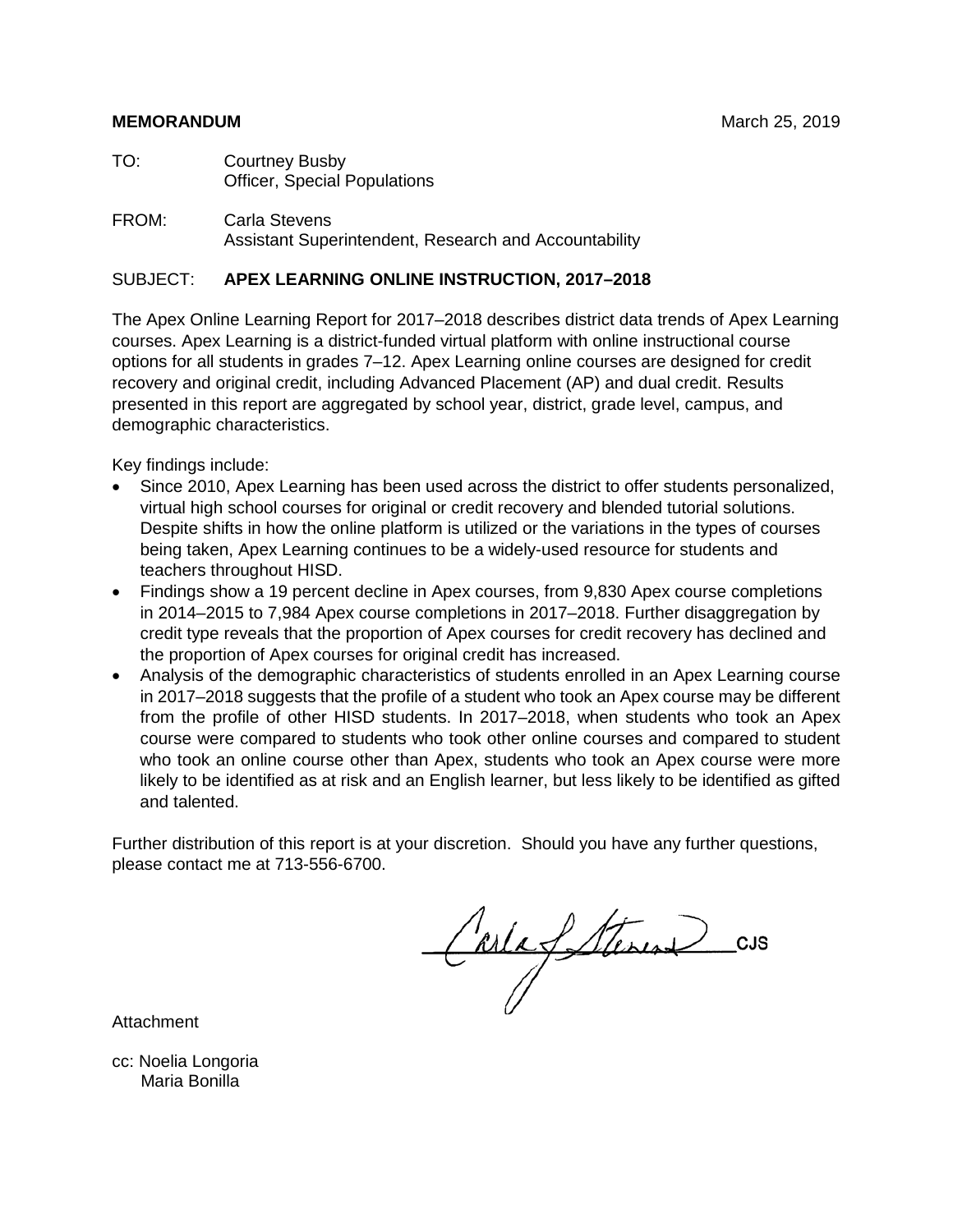## **Houston Independent School District**

## **RESEARCH** Educational Program Report

**apex learning online instruction, 2017-2018**

# HISD Research and Accountability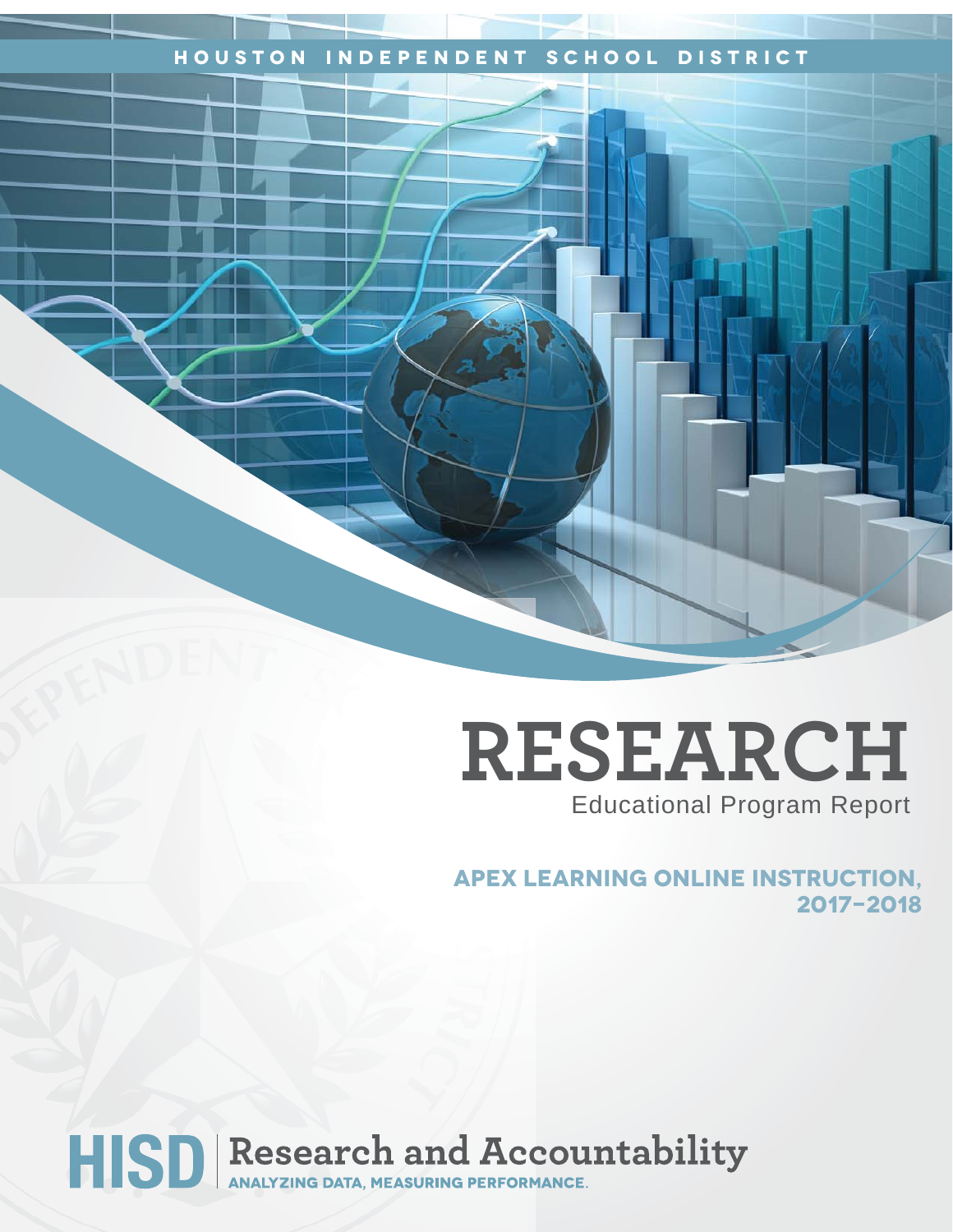

## **2019 Board of Education**

**Diana Dávila**  President

**Holly Maria Flynn Vilaseca** First Vice President

**Elizabeth Santos**  Second Vice President

**Sergio Lira Secretary** 

**Susan Deigaard** Assistant Secretary

**Wanda Adams Jolanda Jones Rhonda Skillern-Jones Anne Sung**

**Grenita Lathan, Ph.D.**  Interim Superintendent of Schools

**Carla Stevens** Assistant Superintendent Department of Research and Accountability

**Isabel Hovey**  Senior Research Specialist

**Lissa Heckelman, Ph.D.** Research Manager

**Houston Independent School District** Hattie Mae White Educational Support Center 4400 West 18th StreetHouston, Texas 77092-8501

#### **www.HoustonISD.org**

It is the policy of the Houston Independent School District not to discriminate on the basis of age, color, handicap or disability, ancestry, national origin, marital status, race, religion, sex, veteran status, political affiliation, sexual orientation, gender identity and/or gender expression in its educational or employment programs and activities.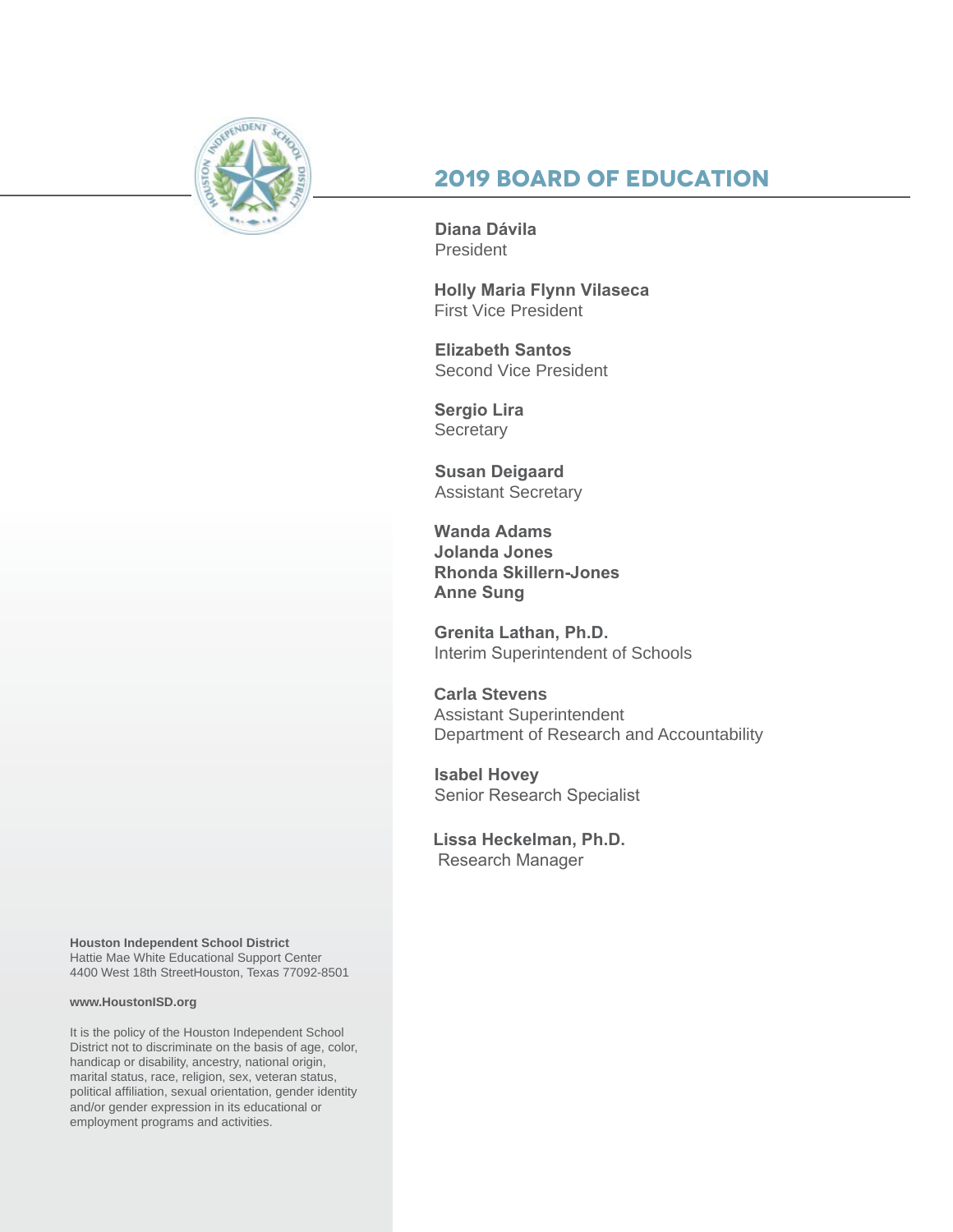## **Apex Learning Online Instruction, 2017–2018**

#### **Executive Summary**

#### **Program Description**

In order to provide equitable opportunities and equal access to an effective, personalized education, the Houston Independent School District (HISD) offers Apex Learning, a district-funded virtual platform with online instructional course options, to all students in grades 7–12. Apex Learning online courses are designed for credit recovery and original credit, including Advanced Placement (AP), and dual credit.

The purpose of this report is to provide district leaders with data trends to inform the monitoring of Apex Learning in HISD. This report analyzes the enrollment and performance of students enrolled in online courses through Apex Learning compared to other online platforms from 2014–2015 to 2017–2018. It identifies course completion rates by credit type, subject, and grade level, while incorporating student demographic information when appropriate. Moreover, this report provides additional analysis of APEX Learning course completion for 2016–2017 graduates.

#### **Highlights**

- Since 2010, Apex Learning has been used across the district to offer students personalized, virtual high school courses for original or credit recovery and blended tutorial solutions. Despite shifts in how the online platform is utilized or the variations in the types of courses being taken, Apex Learning continues to be a widely-used resource for students and teachers throughout HISD.
- Findings show a 19 percent decline in Apex courses, from 9,830 Apex course completions in 2014– 2015 to 7,984 Apex course completions in 2017–2018. Further disaggregation by credit type reveal that the proportion of Apex courses for credit recovery has declined and the proportion of Apex courses for original credit has increased.
- Analysis of the demographic characteristics of students enrolled in an Apex Learning course in 2017– 2018 suggests that the profile of a student who took an Apex course may be different from the profile of other HISD students. In 2017–2018, when students who took an Apex course were compared to students who took other online courses and compared to student who took an online course other than Apex, students who took an Apex course were more likely to be identified as at risk and an English learner (EL), but less likely to be identified as gifted and talented (G/T).

#### **Recommendations**

- Future qualitative research with campus leadership at specific high schools might explore the reasons why the absolute number of online courses and proportion of Apex courses by credit type have fluctuated each year
- Future research should continue to explore demographic trends in students who take Apex courses. This data analysis could inform continuous improvement strategies specific to Grad Lab programs or on the collaborative development of new courses with Apex Learning, Inc.
- Future research may explore the differences in instructional quality and student readiness between fully-online Apex courses, blended Apex courses, and Apex as an instructional supplement. In order to conduct such analyses, senior leadership may consider collecting additional metrics or information that would identify the way in which a campus or classroom is using Apex with their students.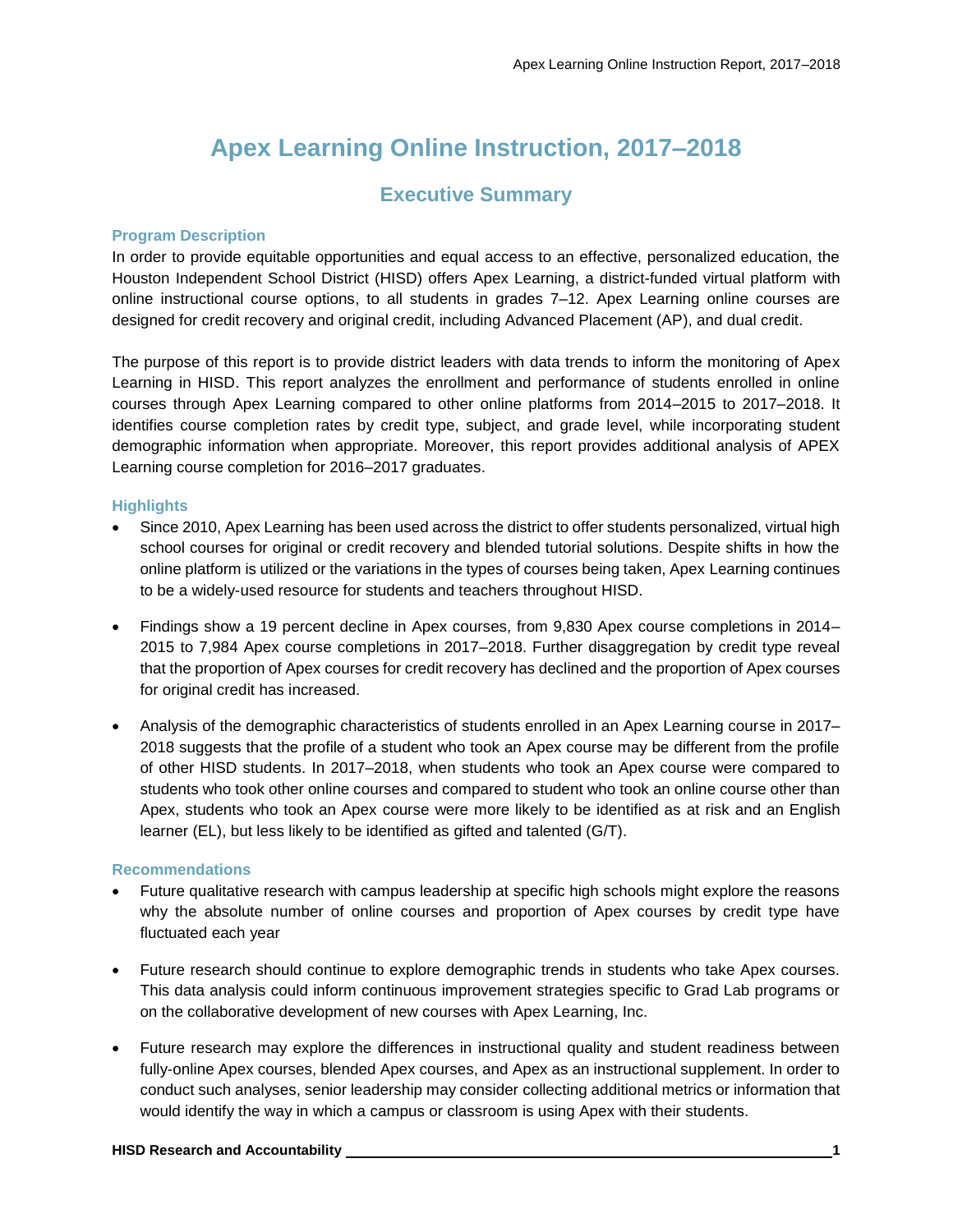## **Introduction**

In an effort to provide equitable opportunities and equal access to an effective, personalized education, the Houston Independent School District (HISD) offers online instructional course options to all students in grades 7–12. The largest of these district-funded virtual platforms is Apex Learning. The district began using Apex Learning courses in January 2010 through its Graduation Laboratories (Grad Labs) located at each high school. Through the Grad Labs, also known as the APEX Credit Recovery Initiative, online courses were available as an alternative method for students who need to complete credit requirements for graduation. This initiative placed computer labs with special APEX Learning software at 45 HISD high school campuses and graduation coaches at 24 of these campuses (HISD Research and Accountability, 2012).

Over time, additional Apex Learning resources have been offered to students throughout the district. Beginning in the 2013–2014 academic year, students in middle and high school were offered access to courses designed for credit recovery and original credit, including Advanced Placement (AP), and dual credit. In addition, individual schools had the option to contract for Apex Learning test review courses to support students preparing for state-mandated exams. Finally, Apex courses were made available to classroom teachers to be used as a supplement to instruction.

Apex Learning is marketed as a comprehensive online platform that offers personalized, virtual high school courses for original or credit recovery, and blended tutorial solutions. According to literature from the company, "Apex Learning comprehensive courses enable schools to meet these challenges by making rigorous content accessible and engaging through the use of active learning strategies and opt-in scaffolding delivered at students' differing levels of academic readiness" (Apex Learning, 2013).

The purpose of this report is to provide district leaders with data trends to inform the monitoring of Apex Learning in HISD. This report analyzes the enrollment and performance of students enrolled in online courses through Apex Learning compared to other online platforms from 2014–2015 to 2017–2018. It identifies course completion rates by credit type, subject, and grade level, while incorporating student demographic information when appropriate. Moreover, this report provides additional analysis of APEX Learning course completion for 2016–2017 graduates.

## **Methods**

#### **Data Collection and Analysis**

- Online course completions were drawn from Chancery and saved as Historical Grades files for the corresponding year. Courses completed during the academic year and the following summer are included in the counts of courses. Apex Learning courses include those designated as APEX (Apex Learning) and APEXIS (Apex Learning Instructor Supplemented).
- Courses for original credit, credit recovery, and review courses for state-mandated tests were counted using local course names from Chancery. AP courses were counted using state numbers that began with "A" from Chancery.
- Graduates are defined as the count and percentage of students who graduate from any HISD high school at some time during the school year. The total for each respective year includes summer graduates, all students in grade 12 who graduated, graduates from other grades, and students served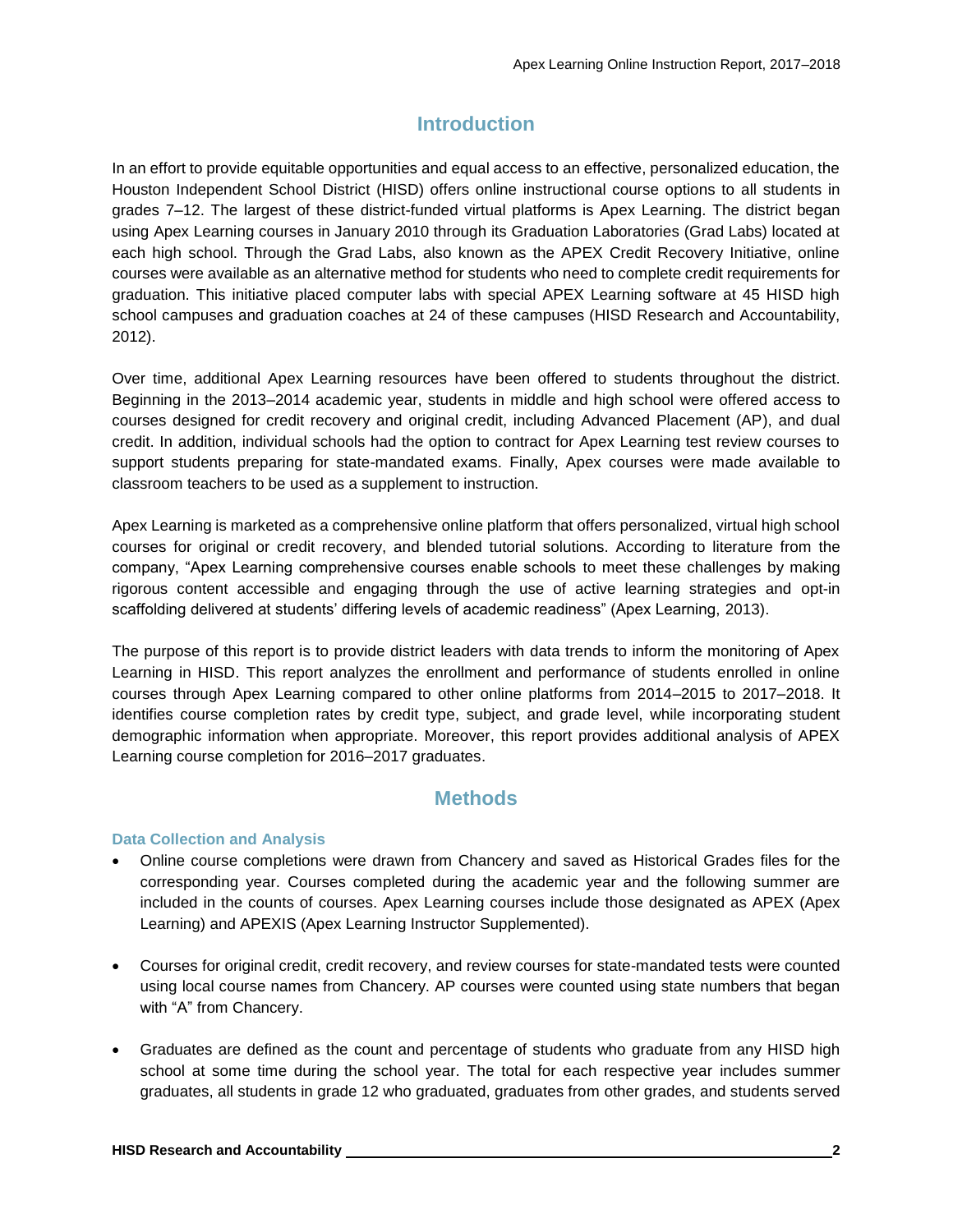by special education who graduate. This report does not include the four-year longitudinal graduation for the percentages of students from a class of students beginning in ninth grade who graduate, remain enrolled, and receive a Texas Certificate of High School Equivalency (TxCHSE).

• State of Texas Assessments of Academic Readiness End of Course (STAAR EOC) results included those for the five tests required for graduation. Students take the associated EOC exam when they complete Algebra I, Biology, English I, English II, and U.S. History regardless of grade level. Following a multi-year phase-in of standards, the following four performance categories for STAAR were implemented in spring 2017: Masters Grade Level, Meets Grade Level, Approaches Grade Level, and Did Not Meet Grade Level. The passing standard for STAAR EOC results is indicative of performing at or above the Approaches Grade Level Standard for all students (first time and retesters combined) by subject. Test files contain both initial test and retest scores; only students' highest test results in each subject were included in the analyses.

#### **Data Limitations**

In some cases, duplicate course listings were found in the list of online course completions. Duplicates were identified as observations in which the student, course, final grade, and credits earned were entered more than once. Duplicates may have occurred if the system automatically documented course completions and the completions were also manually entered at the school level.

Beginning in 2014-2015 school year House Bill (HB) 5 required the Commissioner of Education to adopt a transition plan to implement HB 5 and replace the Minimum High School Program (MHSP), Recommended High School Program (RHSP), and Distinguished Achievement Program (DAP) with the Foundation High School Program (FHSP). These rules allowed students who entered high school before 2014-2015, including 2017 graduates, the option to graduate under the new FHSP, the MHSP, the RHSP, or the DAP. Due to students' ability to self-select between the former and current graduation plans, this report does not present descriptive statistics of 2017 graduates who took an Apex course by graduation plan.

Due to the small number of students that took a STAAR EOC exam which corresponded with an Apex courses for credit recovery (n=98) in 2017–2018, this report did not compare of the rate of passing students who took the corresponding STAAR EOC credit recovery course through APEX with the rate of passing students who took the STAAR EOC credit recovery course in a traditional classroom.

Since 2014–2015, one percent or less of Apex courses were classified as dual credit or Advanced Placement (AP). In 2017–2018, 22 HISD students completed 32 AP courses through Apex. Due to the small sample size, this report did not compare the rate of passing students who took the corresponding AP course through APEX compared with the rate of passing students who took the AP course in a traditional classroom.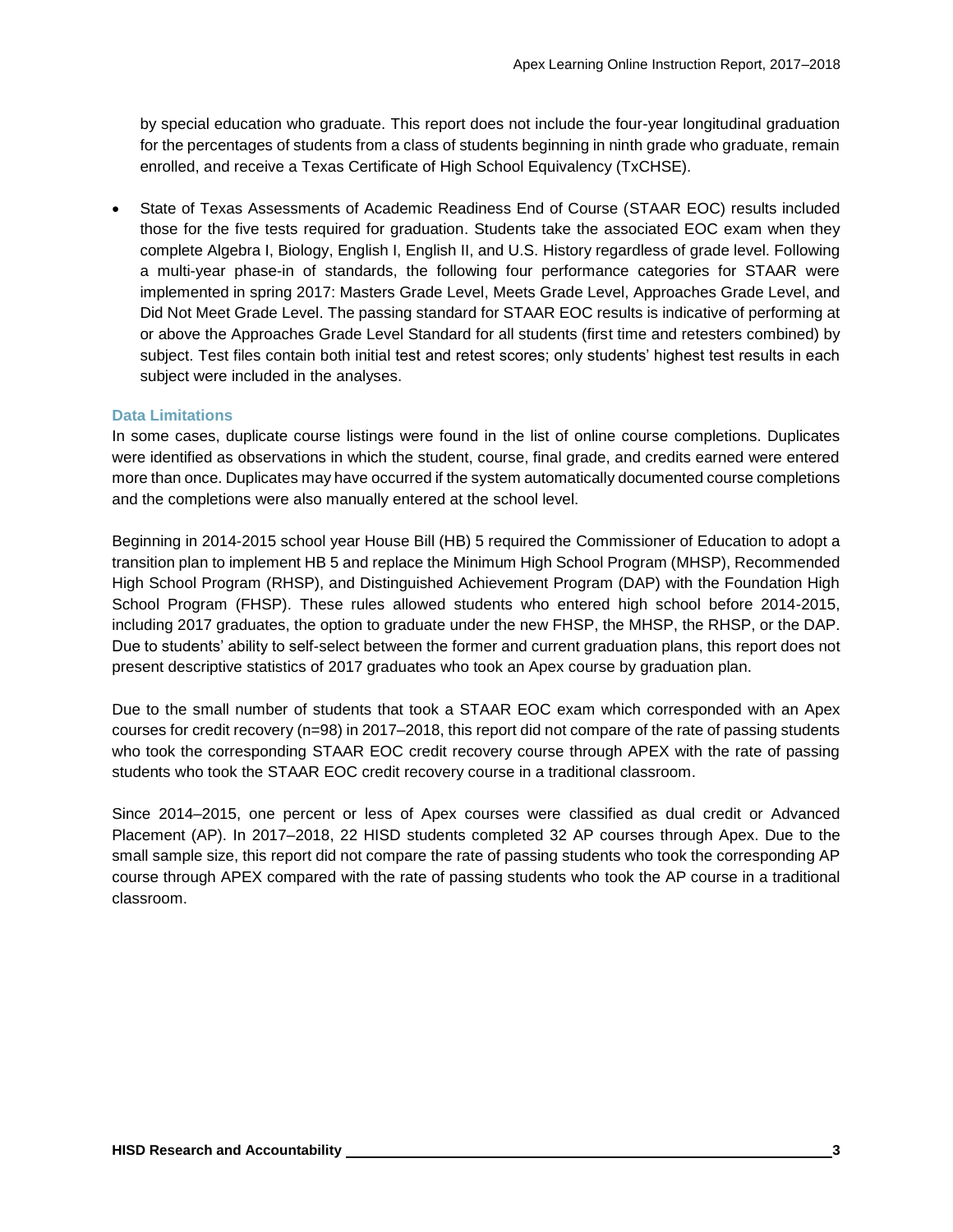## **Results**

**What were the completion rates of all students enrolled in an APEX Learning course from 2014– 2015 to 2017–2018?**

- **Figure 1** shows the proportion of online courses, by Apex Learning or other provider<sup>1</sup> completed by students from 2014–2015 to 2017–2018. More details on online courses by provider since 2014–2015 can be found in **Appendix A (Table A-1**, p.14). Across four years, from 2014–2015 to 2017–2018, the proportion of online courses taken through Apex Learning ranged from 68 to 77 percent.
- In 2017–2018, 11,230 online courses were completed by 5,947 students. Of those courses, 71 percent (n=7,984) were completed through Apex Learning (Figure 1).



**Figure 1. Online Courses by Provider, 2014–2015 to 2017–2018**

Source: Historical Grades Files, 2014–2015, 2015–2016, 2016–2017, 2017–2018

- From 2014–2015 to 2017–2018, the number of online courses taken by HISD students declined 20 percent, from 14,039 to 11,230 online courses (Figure 1).
- **Figure 2** (p. 5) shows the proportion of online courses by provider and credit type completed by students from 2014–2015 to 2017–2018. More details on course credit type by provider since 2014– 2015 can be found in Appendix A **(Table A-2**, p.14) The absolute number of Apex online courses has decreased from 9,830 courses in 2014–2015 to 7,984 courses in 2017–2018.
- Across four years, from 2014–2015 to 2017–2018, the majority of online courses through Apex Learning were for credit recovery or original credit. For each of these respective years, less than one percent of Apex courses were dual credit courses and less than one percent were Advanced Placement courses (Figure 2).

l

<sup>1</sup> For readability of this report*, Other Providers* includes Houston Community College (HCC), HIL, Texas TechD (Texas Tech Distance Learning Program), TxVSN StU (Texas Virtual School Network), UT DL (University of Texas), and Additional Providers (API (American Preparatory Institute), Aventa, HVS, Nova Net, Penn Foster, Plato, SSCP, and Other Providers).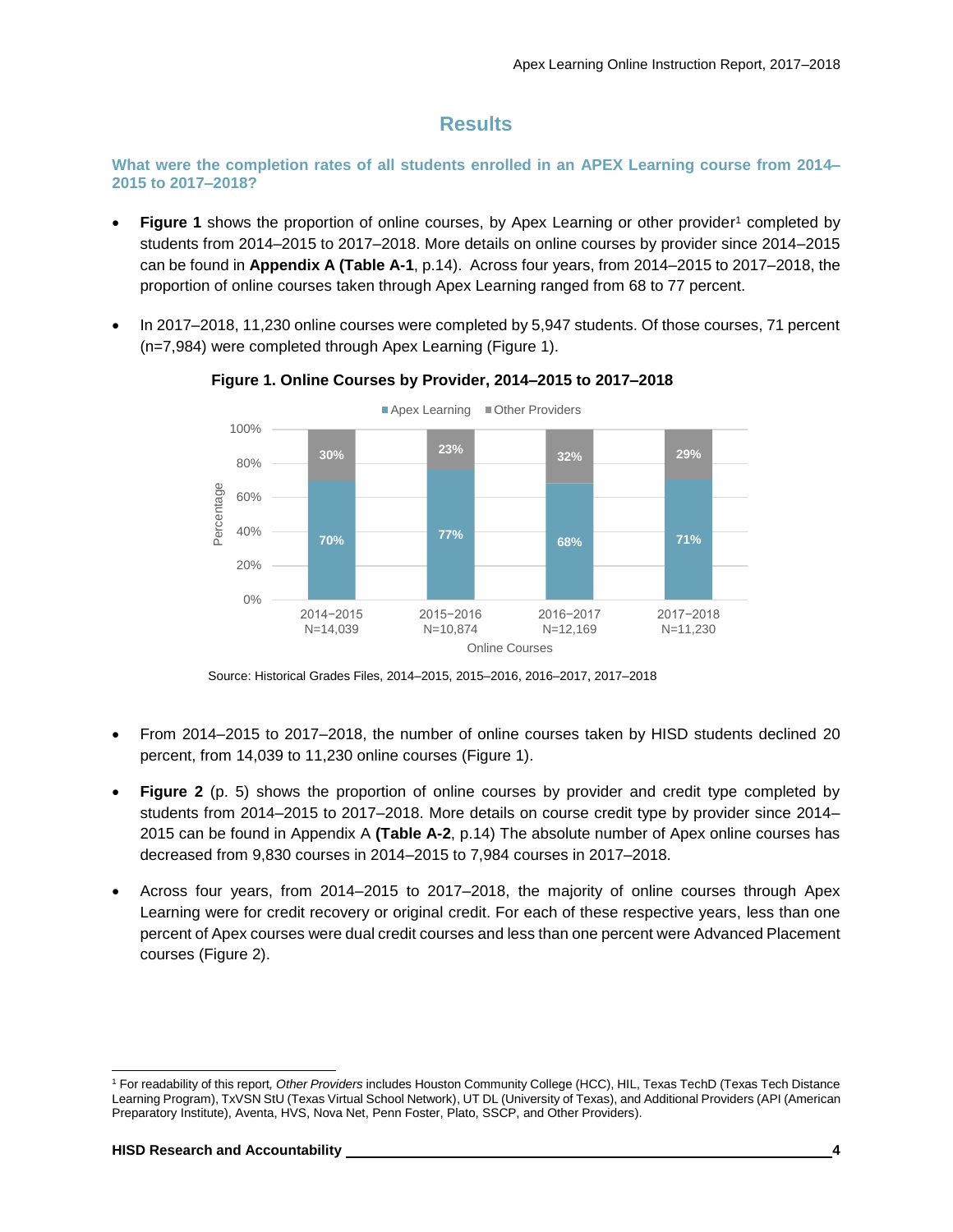

 **Figure 2. Online Courses by Provider and Credit Type, 2014–2015 to 2017–2018**

Source: Historical Grades Files, 2014–2015, 2015–2016, 2016–2017, 2017–2018

- From 2014–2015 to 2017–2018, the proportion of Apex courses for credit recovery decreased by 17 percentage points, from 45 percent (n=4,394) to 28 percent (n=2,243) of all Apex courses for each respective year (Figure 2).
- Conversely, from 2014–2015 to 2017–2018, the proportion of Apex courses for original credit increased 16 percentage points, from 55 percent (n=4,394) to 71 percent (n=5,708) of all Apex course for each respective year (Figure 2).

#### **What were the completion rates of 12th grade students enrolled in an APEX Learning course from 2014–2015 to 2017–2018?**

• **Figure 3** shows the distribution of Apex courses for 12th grade students only from 2014–2015 to 2017– 2018. More details on Apex course credit type by grade level since 2014–2015 can be found in Appendix A (**Table A-3 and A-4,** p. 15).



 **Figure 3. Apex Courses by Credit Type, 12th Grade Only as a Percentage of All Apex Courses, 2014–2015 to 2017–2018**

Source: Historical Grades Files, 2014–2015, 2015–2016, 2016–2017, 2017–2018 Notes: Annual percentages in this figure will not equal 100. For Apex courses by credit type for other grade levels, see Table. A-4, p.16.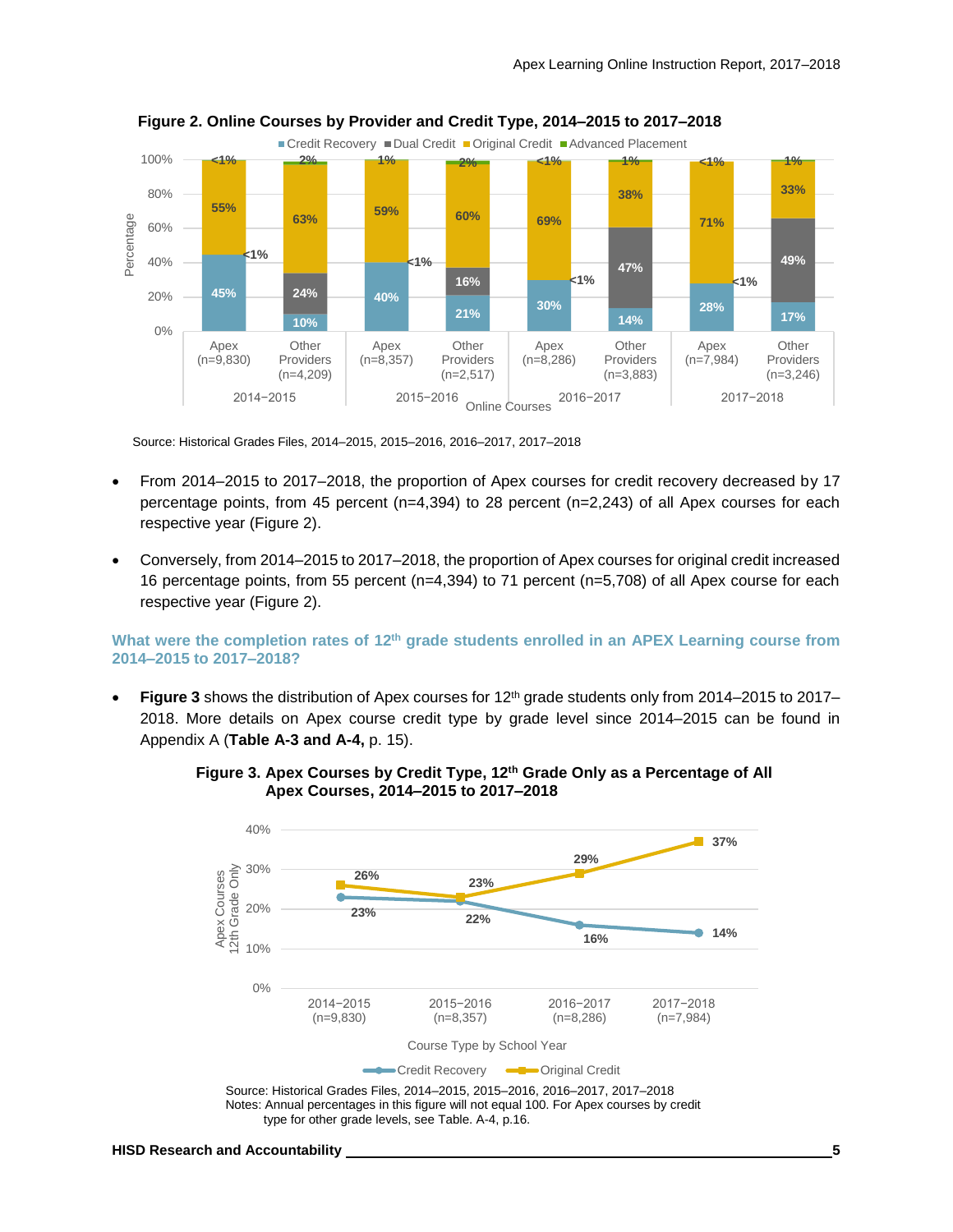- The absolute number of credit recovery courses for all grade levels through Apex Learning decreased by 49 percent, from 4,394 courses in 2014–2015 to 2,243 courses in 2017–2018. From 2014–2015 to 2017–2018, the proportion of the Apex courses taken annually by 12th grade students for credit recovery has deceased nine percentage points; reaching its lowest percentage to date in 2017–2018 (14 percent, n=1,116) (Figure 3, p.5).
- In contrast, the absolute number of original credit courses through Apex Learning increased six percent, from 5,388 courses in 2014–2015 to 5,708 courses in 2017–2018. From 2014–2015 to 2017–2018, the proportion of Apex courses taken annually for original credit by 12th grade students increased 11 percentage points, reaching its highest percentage to date in 2017–2018 (37 percent, n=2,969) (Figure 3).
- **Figure 4** presents the distribution of Apex courses for credit recovery by subject area for 12<sup>th</sup> grade students only from 2014–2015 to 2017–2018. More details on the number of Apex courses for credit recovery by subject area for students in 12th grade since 2014–2015 can be found in Appendix A (**Table A-5,** p. 16).
- In 2014–2015, 2,250 of 4,394 Apex Learning courses for credit recovery were taken by  $12<sup>th</sup>$  grade students. <sup>2</sup> Of these 2,250 courses, the greatest proportion (32 percent, n=727) were in the subject of English Language Arts (ELA).
- From 2014–2015 to 2017–2018, the absolute number of  $12<sup>th</sup>$  graders who took ELA credit recovery courses decreased from 727 courses in 2014–2015 to 260 courses in 2017–2018.





Source: Historical Grades Files, 2014–2015, 2015–2016, 2016–2017, 2017–2018

Notes: The three subject categories with the highest proportions are represented. Annual percentages in this figure will not equal 100. For Apex courses for credit recovery by subject for 12<sup>th</sup> grade students, see Table A-5, p.16.

In 2017–2018, the greatest proportion of credit recovery courses taken by  $12<sup>th</sup>$  grade students were in the subject of Social Studies/History; of the 1,116 Apex credit recovery courses, 28 percent were for Social Studies/History (n=315). That same year, 2017–2018, 19 percent of Apex credit recovery

l

<sup>&</sup>lt;sup>2</sup> In 2014–2015, 45 percent of the 9,830 total Apex Learning courses were identified as credit recovery courses (n=4,394).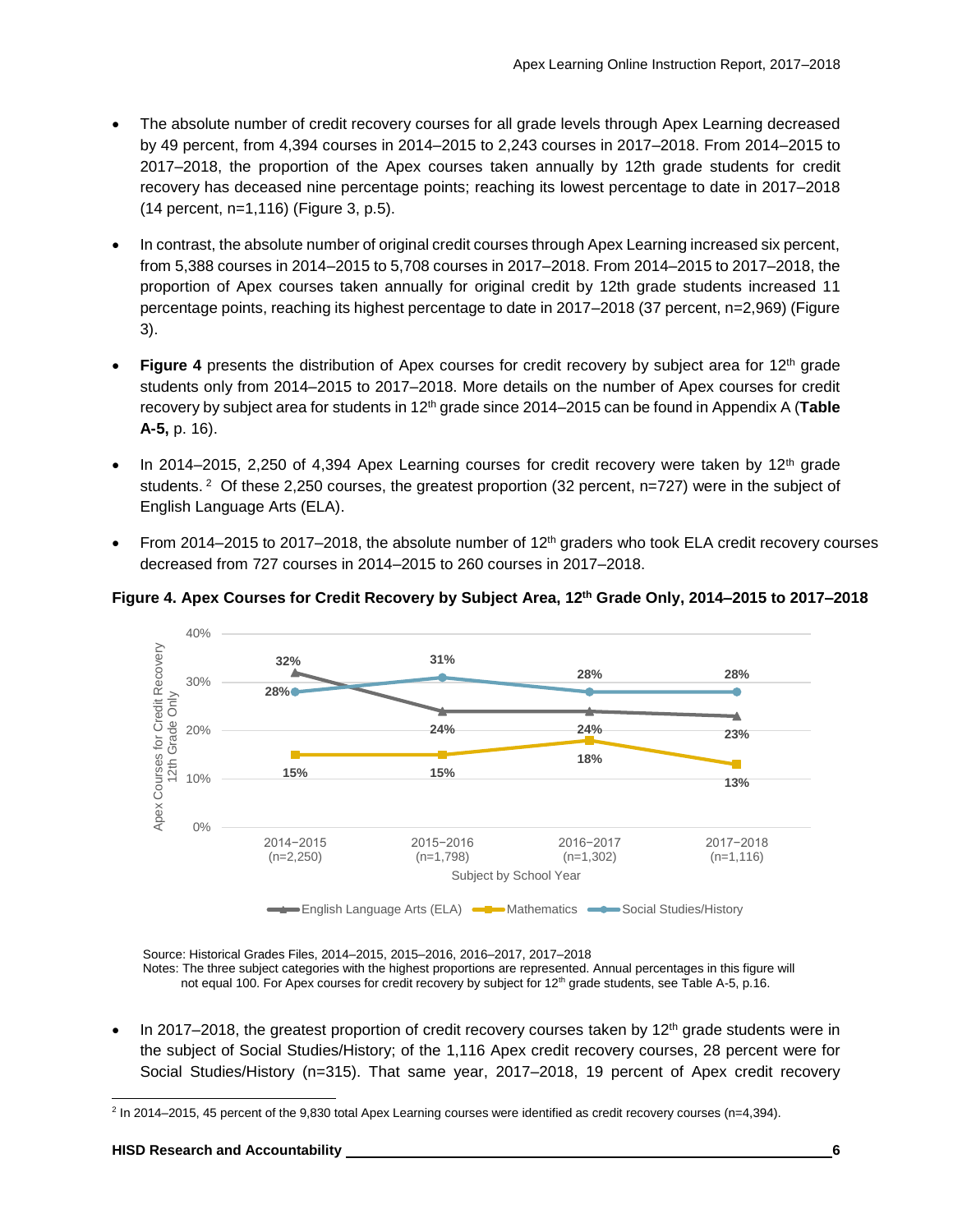courses taken by 12<sup>th</sup> grade students were for a Language Other than English (n=206) (Table A-5, p. 16).

- Figure 5 presents the number of Apex courses for original credit by subject area for 12<sup>th</sup> grade students only from 2014–2015 to 2017–2018.<sup>3</sup> More details on the number of Apex courses for original credit by subject area for students in 12<sup>th</sup> grade since 2014–2015 can be found in Appendix A (Table A-5, p.16).
- In 2014–2015, 2,544 of 5,388 Apex Learning courses for original credit were taken by  $12<sup>th</sup>$  grade students. 4 Of these 2,544 courses, the greatest proportion (32 percent, n=817) were for a Language Other than English, a non-core subject (Figure 5).
- In 2017–2018, similar to Apex courses for credit recovery, the greatest proportion of Apex Learning courses for original credit taken by 12th grade students were in the subject of Social Studies/History; of the 2,969 Apex original credit courses, 30 percent were for Social Studies/History (n=904) (Figure 5).
- From 2014–2015 to 2017–2018, the proportion of Apex Learning courses for original credit taken by 12th grade students in the subject of PE/Health increased by nine percentage points (10 percent to 19 percent) (Figure 5).



#### **Figure 5. Apex Courses for Original Credit by Subject Area, 12th Grade Only, 2014–2015 to 2017–2018**

Source: Historical Grades Files, 2014–2015, 2015–2016, 2016–2017, 2017–2018 Notes: The three subject categories with the highest proportions are represented. Annual percentages in this figure will not equal 100. For Apex courses for original credit by subject for 12<sup>th</sup> grade students, see Table A-5, p.16.

#### **What were the demographic characteristics of all students enrolled in online courses in 2016–2017 and 2017–2018?**

• **Figure 6** (p. 8) presents the proportion of students enrolled in Apex courses by grade level in 2016– 2017 and 2017–2018. More details on demographics for students enrolled in Apex Learning courses, other online courses, and the district for 2016–2017 and 2017–2018 can be found in Appendix A (**Table A-6**, p.17).

l

<sup>3</sup> The absolute number of total original credit courses through Apex Learning increased six percent, from 5,388 courses in 2014–2015 to 5,708 courses in 2017–2018.

<sup>4</sup> In 2014–2015, 55 percent of the 9,830 total Apex Learning courses were identified as original credit courses (n=5,388).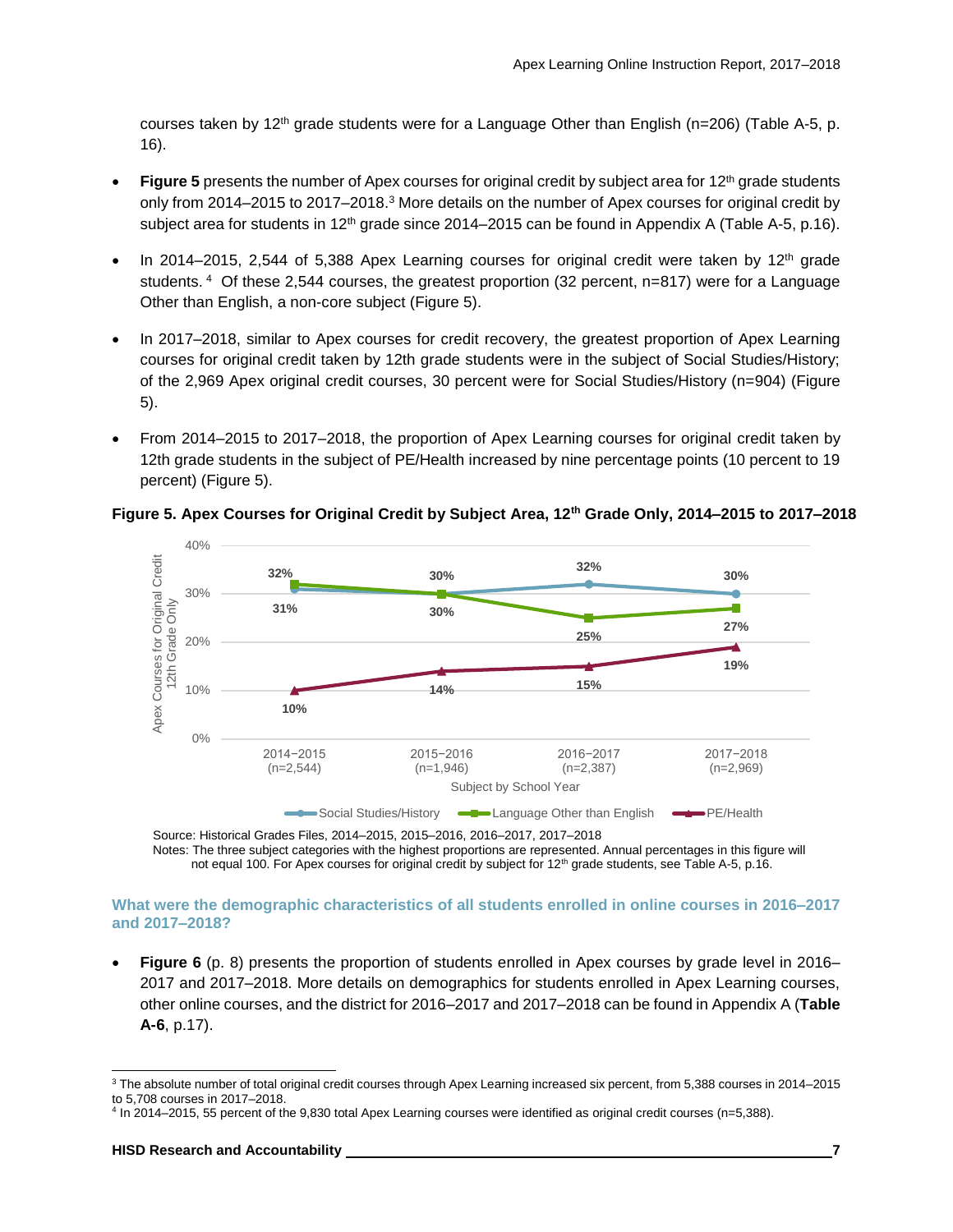- In 2017–2018, 51 percent of students enrolled in Apex courses were in grade 12, a seven percentage point increase from the previous school year, 2016–2017 (Figure 6).
- For both 2016–2017 and 2017–2018, the proportion of students in 12<sup>th</sup> grade who took an Apex course was higher than the proportion of students in 12<sup>th</sup> grade who took an online course from other providers (Figure 6).





Source: Historical Grades Files, 2016–2017, 2017–2018 Note: A student who took online courses through both Apex Learning and Other Providers is counted twice.

• **Figure 7** compares the composition of students enrolled in Apex Learning courses and other online providers by At-Risk, Gifted/Talented (G/T), and English Learner (EL) indicators. More details can be found in Appendix A (Table A-6, p. 17). In both 2016–2017 and 2017–2018, the proportion of students enrolled in Apex Learning courses identified as at risk was higher than the proportion of students enrolled in other online courses identified as at risk. From 2016–2017 to 2017–2018, the proportion of at-risk students enrolled in Apex Learning courses increased 11 percentage points (67 percent to 78 percent).

 **Figure 7. Comparative Composition of Key Indicators for Students Enrolled in Online Courses by Provider, Grade 7–12 Only, 2016–2017 and 2017–2018**



Sources: Historical Grades Files, 2014–2015, 2015–2016, 2016–2017, 2017–2018; Chancery Student Demographics, May 2015, May 2016, May 2017, May 2018

Note: A student who took online courses through both Apex Learning and Other Providers is counted twice.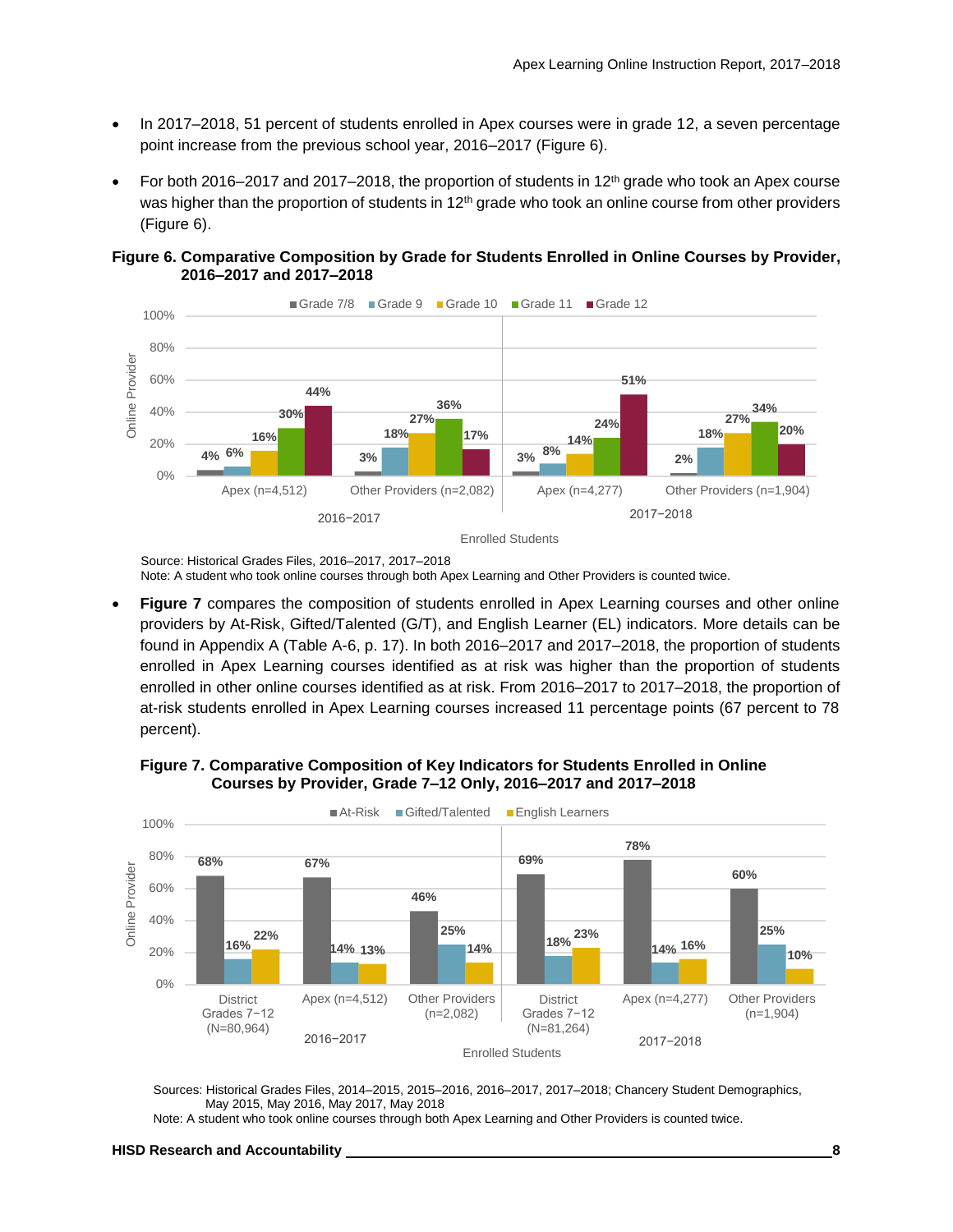- In both 2016–2017 and 2017–2018, the proportion of students enrolled in Apex Learning courses identified as G/T was lower than the proportion of students enrolled in other online courses identified as G/T. In 2017–2018, the proportion of G/T students enrolled in Apex Learning courses was 11 percentage points lower (14 percent) than the proportion of G/T students enrolled in other online courses (25 percent) (Figure 7, p.8).
- From 2016–2017 to 2017–2018, the proportion of EL students enrolled in Apex Learning courses increased by three percentage points (13 percent to 16 percent). In 2017–2018, the proportion of students enrolled in Apex Learning courses identified as ELs was seven percentage points lower than the proportion of EL students in grades 7–12 across the district (16 percent compared to 23 percent) (Figure 7).

#### **Of 2017 and 2018 graduates, how many completed at least one course through APEX Learning at any point in grades 9–12?**

• **Figure 8** shows the rates of graduates who completed at least one Apex Learning course in HISD in grades 9–12 from 2010 through 2018. Additional information on 2017 and 2018 graduates by demographic characteristics can be found in Appendix A (**Table A-7,** p.18). Beginning in January 2010, Apex Learning was offered to graduating seniors in need of credit recovery. For the 2009–2010 school year, five percent of graduating seniors completed at least one Apex online course.



**Figure 8. Graduates Who Completed at Least One Apex Learning Course in HISD in Grades 9–12, 2010 to 2018**

Sources: Historical Grades Files, 2013–2014, 2014–2015, 2015–2016, 2016–2017; Chancery Student Demographics, May 2014, May 2015, May 2016, May 2017; 2017 Chancery Graduates File; Research and Accountability, 2012, 2014

\* No data available because Apex Learning did not receive a district evaluation in the 2014−2015 and 2015−2016.

- Of the 11,064 students who graduated from HISD in 2018, 30 percent (n=3,276) completed at least one Apex Learning course at any point in grades 9–12; the proportion of graduates completing an Apex course during high school increased by 25 percentage points from 2010 to 2018 (Figure 8).
- **Figure 9** (p.10) presents the demographic composition of 2017 and 2018 graduates by whether or not the graduate ever took an online learning course, and further disaggregates online courses by Apex Learning courses only. In 2018, compared to graduates who never took an online course (n=7,013) and to graduates who took an online course other than Apex Learning (n=775), graduates with at least one Apex course (n=3,276) were more likely to be ELs, and less likely to be G/T or receiving special education services. For 2017 and 2018 graduates by demographic characteristics and online course type, see Appendix A (Table A-7, p.18).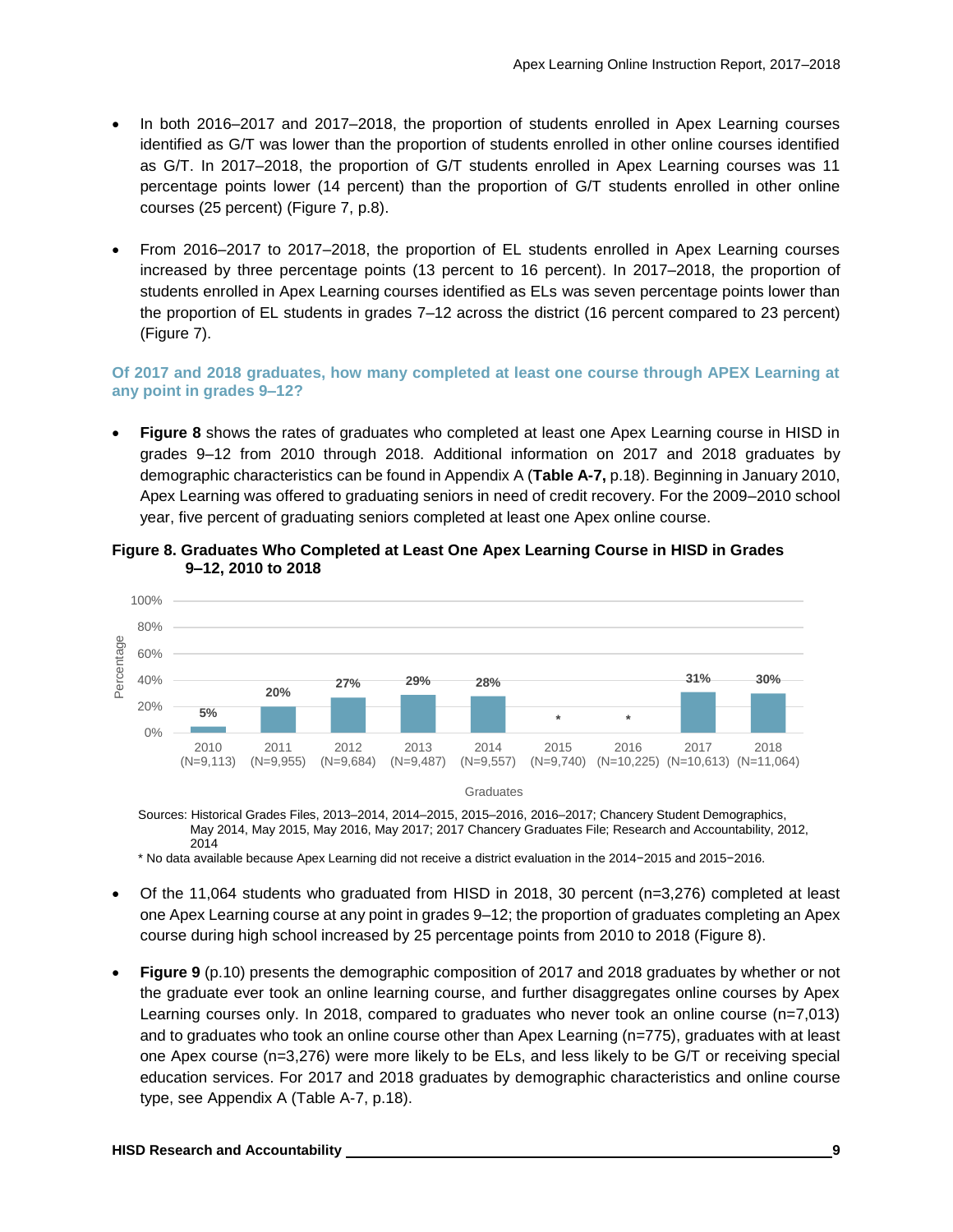

#### **Figure 9. Comparative Demographic Composition of Graduates by Online Learning Course, 2017 and 2018**

Sources: Historical Grades Files, 2014–2015, 2015–2016, 2016–2017, 2017–2018; Chancery Student Demographics, May 2015, May 2016, May 2017, May 2018; 2017 Chancery Graduates File

\* N refers to students who took at least one Apex Learning online course during high school. This is a subset of graduates who completed at least one online course.

- From 2017 to 2018, the proportion of graduates in the district identified as English Learners increased by five percentage points (17 percent to 22 percent). Correspondingly, the proportion of graduates in the district identified as English Learners with at least one Apex Learning course increased by six percentage points (18 percent to 24 percent) (Figure 9).
- The proportion of 2018 graduates identified as English Learners with at least one Apex Learning course was three percentage points higher (24 percent) than 2018 graduates who never took an online learning course (21 percent) (Figure 9).
- The proportion of 2018 graduates with a G/T identifier with at least one Apex Learning course was three percentage points lower (13 percent) than 2018 graduates who never took an online learning course (16 percent) and 15 percentage points lower than 2018 graduates who look an online learning course other than Apex (28 percent) (Figure 9 and Table A-7, p.18).

**In 2017-2018, how many credit recovery courses associated with STAAR EOC content were completed through APEX, and how many students who completed them met the passing standards on these exams?**

| ZV I <i>I</i> – ZV I O                            |                  |                |                  |                   |                               |                                                      |
|---------------------------------------------------|------------------|----------------|------------------|-------------------|-------------------------------|------------------------------------------------------|
| <b>STAAR Proficiency Level</b>                    | <b>Algebra I</b> | <b>Biology</b> | <b>English I</b> | <b>English II</b> | <b>U.S.</b><br><b>History</b> | <b>Total by</b><br><b>Passing</b><br><b>Standard</b> |
| Did not Meet Grade Level                          | 10               | 6              | 10               | 21                | 13                            | 60                                                   |
| At or Above Approaches<br><b>Grade Level</b>      | 5                | 4              | 8                | 5                 | 16                            | 38                                                   |
| <b>Total STAAR EOC Exams by</b><br><b>Subject</b> | 15               | 10             | 18               | 26                | 29                            | 98                                                   |

#### **Table 1. Number of STAAR EOC Exams with Corresponding Apex Courses, by Passing Rate, 2017–2018**

Sources: Historical Grades Files, 2017–2018; Chancery Student Demographics, May 2018; STAAR EOC 2017–2018 Spring Final, June 21, 2018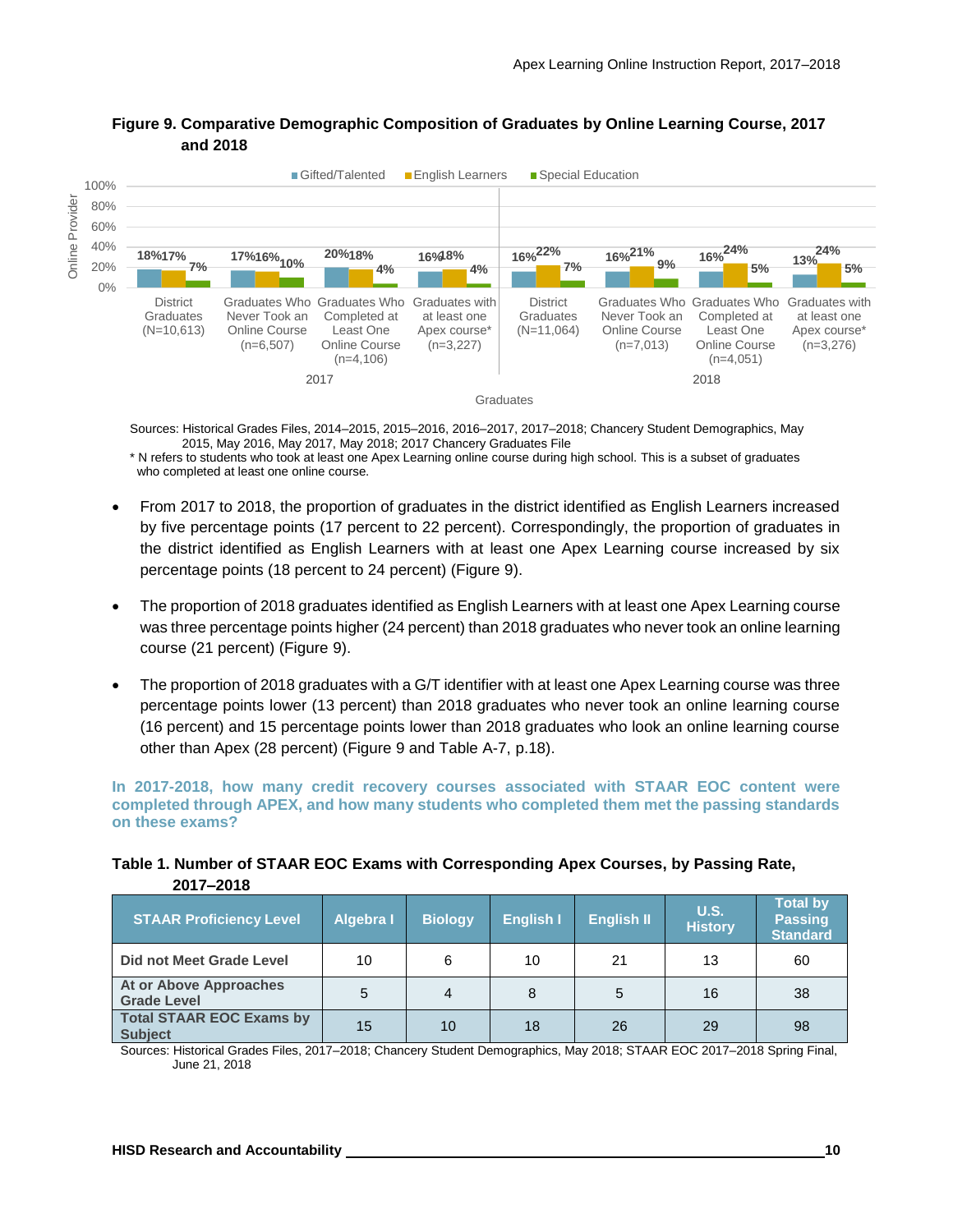• In 2017–2018, four percent of the 2,243 Apex courses taken for credit recovery corresponded with a STAAR EOC exam (n=98); 38 percent of the Apex courses for credit recovery associated with a STAAR EOC exam corresponded with a passing standard of at or above Approaches Grade Level (n=38).

## **Discussion**

For nearly a decade, Apex Learning has been utilized by the Houston Independent School District as the primary vendor for online courses for specific students who struggle to meet academic requirements, students who are high-performing but not sufficiently challenged, and students whose circumstances prevent them from attending traditional classes regularly enough to complete them.

Since 2014–2015, the absolute number of all online courses completed in the district declined by 20 percent. At the same time, findings show a 19 percent decline in Apex courses, from 9,830 Apex course completions in 2014–2015 to 7,984 Apex course completions in 2017–2018. Further disaggregation by credit type reveal that the proportion of Apex courses for credit recovery has declined annually since 2014– 2015 to a rate of 28 percent of Apex courses used for credit recovery in 2017–2018. Conversely, from 2014–2015 to 2017–2018, the proportion of Apex courses for original credit increased by 16 percentage points. The reason for this decline in Apex for credit recovery, and the corresponding increase in Apex for original credit is unclear. Senior leadership may want to understand why original credit has increased. One possibility for the increase in original credit is because schools may not be able to hire teachers with certifications in hard to staff areas, like languages other than English. Another possibility is that students may be self-selecting to enroll in lower-stakes, untested courses that are required for graduation, like History/Social Studies (excluding U.S. History) and Physical Education. Future qualitative research with campus leadership at specific high schools might explore the reasons why the absolute number of online courses and proportion of Apex courses by credit type have fluctuated each year (see Appendix A, **Table A-8**, p.19–20 for additional information).

Analysis of the demographic characteristics of students enrolled in an Apex Learning course in 2017–2018 suggests that the profile of a student who took an Apex course may be different from the profile of other HISD students. Analysis of 2018 graduates with at least one Apex course during their four years in high school compared to other graduates in the same year suggests that these graduates were more likely to be ELs, and less likely to be G/T. Notably, the proportion of 2018 graduates with a G/T identifier with at least one Apex Learning course was 15 percentage points lower than 2018 graduates who look an online learning course other than Apex.

Analysis of Apex courses taken only in 2017–2018 tells a slightly different story. In 2017–2018, when students who took an Apex course were compared to students who took other online courses, students who took an Apex course were more likely to be identified as at risk and an EL, but less likely to be identified as G/T. In 2017–2018, at-risk students who took an Apex course (78 percent) were overrepresented in comparison to at-risk students in the district in grades 7–12 (69 percent), and the proportion of EL students who took an Apex course (16 percent) was lower than the proportion of EL students in the district in grades 7–12 (23 percent). Additionally, in 2017–2018, the proportion of students with a G/T identifier with at least one Apex Learning course (14 percent) was 11 percentage points lower than students who look an online learning course other than Apex (25 percent) with a G/T identifier. Future research should continue to explore demographic trends in students who take Apex courses. This data analysis could inform continuous improvement strategies specific to Grad Lab programs or on the collaborative development of new courses with Apex Learning, Inc.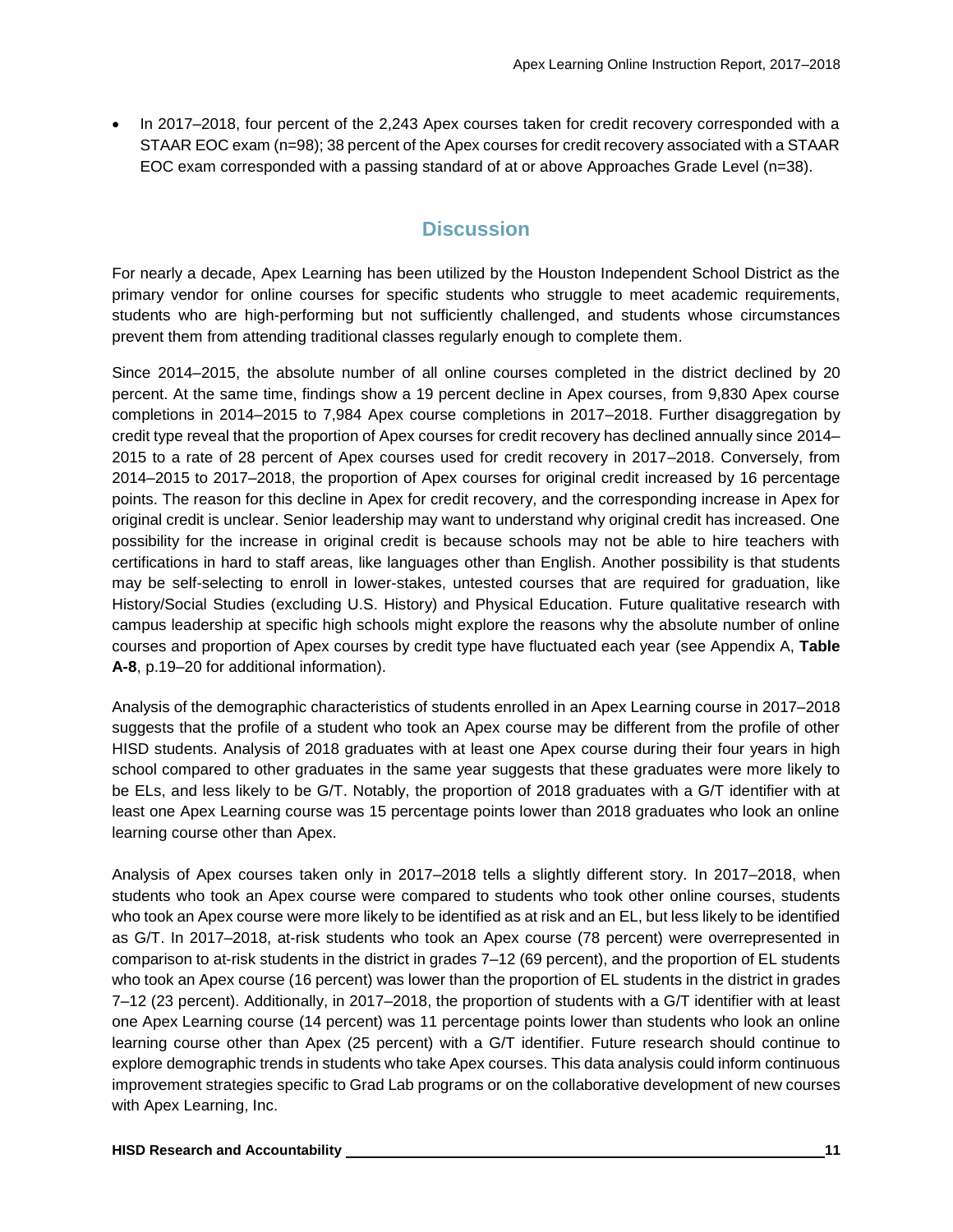Across campuses and classrooms utilizing Apex Learning, courses are delivered in a variety of formats. Despite the variation in how it is used in the classroom, Apex learning, unlike other online learning platforms, requires additional oversight and compliance from the district, which theoretically could reduce the variation in the quality of implementation. However, Apex staff reported that an increasing number of Apex courses were used informally by classroom teachers to supplement their courses with a blended, online learning component (M. Bonilla, personal communication, July 19, 2018). In other words, Apex may be used as it was designed or it may be used in a way that supports other, face-to-face curriculum. Future research may explore the differences in instructional quality and student readiness between fully-online Apex courses, blended Apex courses, and Apex as an instructional supplement. In order to conduct such analyses, senior leadership may consider collecting additional metrics or information that would identify the way in which a campus or classroom is using Apex with their students.

Since 2010, Apex Learning has been used across the district to offer students personalized, virtual high school courses for original or credit recovery, and blended tutorial solutions. Despite shifts in how the online platform is utilized or the variations in the types of courses being taken, Apex Learning continues to be a widely-used resource for students and teachers throughout HISD.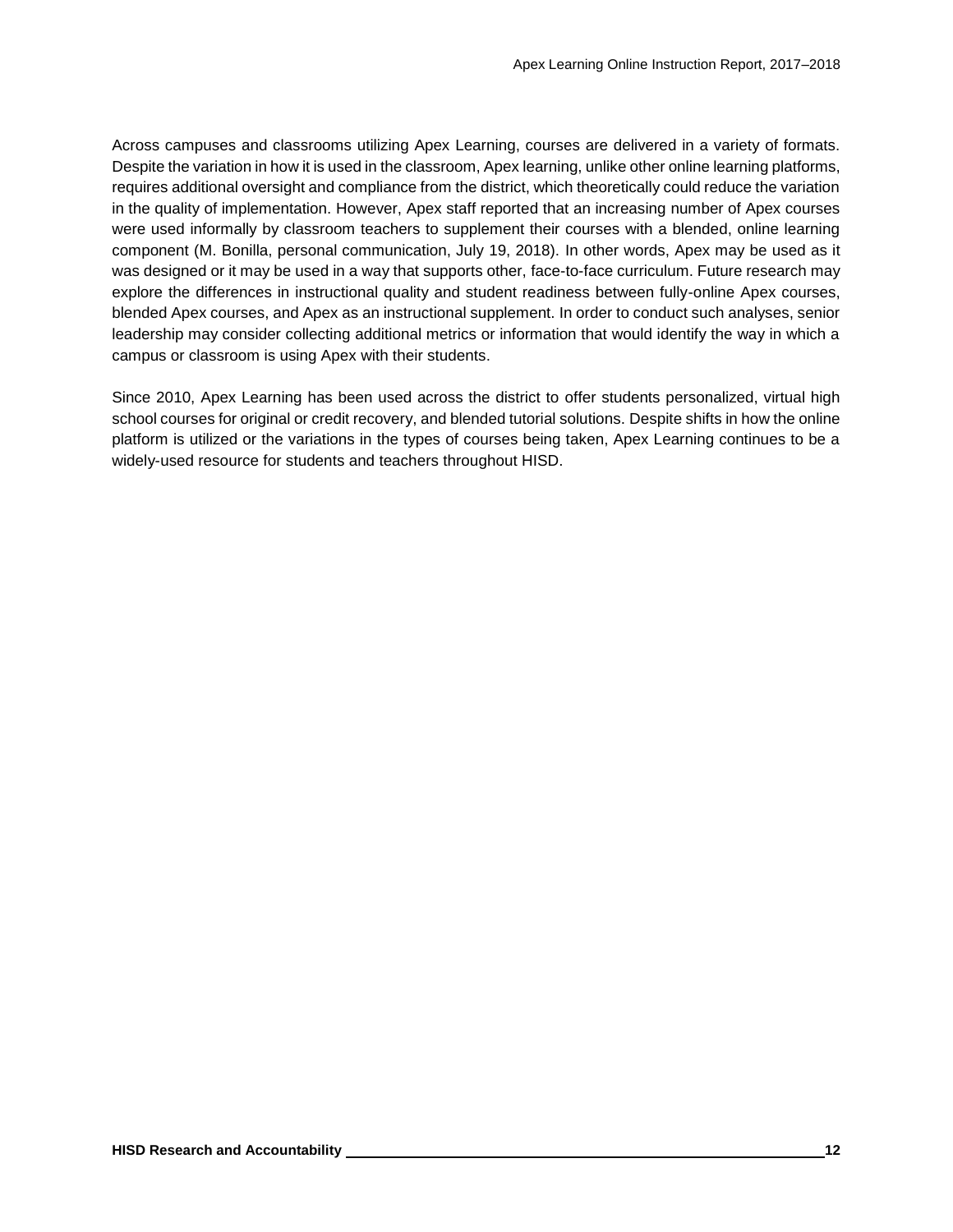## **References**

- Apex Learning. (2013). Academic outcomes increase for at-risk and drop-out recovery students: Apex Learning comprehensive studies. Seattle, WA: Apex Learning Inc.
- HISD Research and Accountability. (2012). Apex Learning Online Instruction, 2010–2011. Houston, TX: Houston Independent School District.
- HISD Research and Accountability. (2014). Apex Learning Online Instruction, 2013–2014. Houston, TX: Houston Independent School District.

HISD (2017). School Guidelines, 2017–2018. Houston, TX: Houston Independent School District.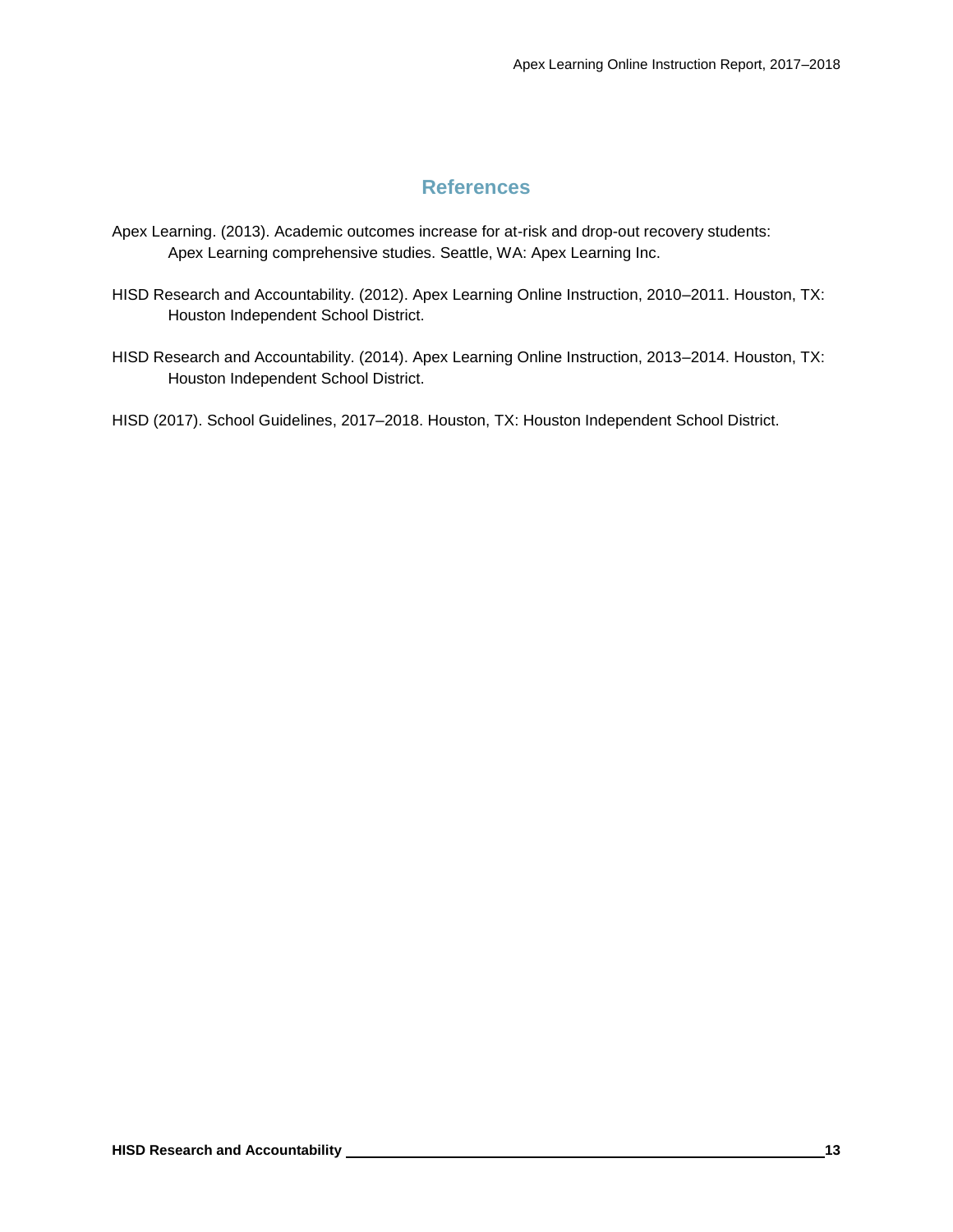| Table A-1. Online Course Completions by Provider, 2014-2015 to 2017-2018     |        |           |        |           |        |           |        |           |  |  |  |  |  |
|------------------------------------------------------------------------------|--------|-----------|--------|-----------|--------|-----------|--------|-----------|--|--|--|--|--|
|                                                                              |        | 2014-2015 |        | 2015-2016 |        | 2016-2017 |        | 2017-2018 |  |  |  |  |  |
|                                                                              | N      | %         | N      | %         | N      | %         | N      | %         |  |  |  |  |  |
| Apex Learning                                                                | 9,830  | 70.0%     | 8,357  | 76.9%     | 8,286  | 68.1%     | 7,984  | 71.1%     |  |  |  |  |  |
| <b>HCC (Houston Community College)</b>                                       | 1,535  | 10.9%     | 767    | 7.1%      | 2,243  | 18.4%     | 1,766  | 15.7%     |  |  |  |  |  |
| <b>HIL</b>                                                                   | 819    | 5.8%      | 655    | 6.0%      | 998    | 8.2%      | 836    | 7.4%      |  |  |  |  |  |
| UT DL (University of Texas)                                                  | 746    | 5.3%      | 262    | 2.4%      | 196    | 1.6%      | 240    | 2.1%      |  |  |  |  |  |
| Texas TechD (Texas Tech Distance<br>Learning Program)                        | 205    | 1.5%      | 127    | 1.2%      | 139    | 1.1%      | 109    | 1.0%      |  |  |  |  |  |
| TxVSN StU (Texas Virtual School<br>Network)                                  | 5      | $< 0.1\%$ | 2      | $< 0.1\%$ | 3      | $< 0.1\%$ | 57     | 0.5%      |  |  |  |  |  |
| Additional Providers*                                                        | 899    | 6.4%      | 704    | 6.5%      | 304    | 2.5%      | 238    | 2.1%      |  |  |  |  |  |
| <b>Total Online Course Completions</b>                                       | 14,039 | 100.0%    | 10,874 | 100.0%    | 12,169 | 100.0%    | 11,230 | 100.0%    |  |  |  |  |  |
| Sources: Historical Grades Files, 2014-2015, 2015-2016, 2016-2017, 2017-2018 |        |           |        |           |        |           |        |           |  |  |  |  |  |

## **Appendix A**

\*Includes API (American Preparatory Institute), Aventa, HVS, Nova Net, Penn Foster, Plato, SSCP, and Other Providers

| Table A-2. Online Course Completions by Provider and Purpose, 2014-2015 to 2017-2018 |        |           |        |           |        |           |        |           |  |  |  |  |  |
|--------------------------------------------------------------------------------------|--------|-----------|--------|-----------|--------|-----------|--------|-----------|--|--|--|--|--|
|                                                                                      |        | 2014-2015 |        | 2015-2016 |        | 2016-2017 |        | 2017-2018 |  |  |  |  |  |
|                                                                                      | N      | %         | N      | %         | N      | %         | N      | %         |  |  |  |  |  |
| <b>Apex Learning</b>                                                                 | 9,830  | 70.0%     | 8,357  | 76.9%     | 8,286  | 68.1%     | 7,984  | 71.1%     |  |  |  |  |  |
| <b>Credit Recovery</b>                                                               | 4,394  | 44.7%     | 3,364  | 40.3%     | 2,526  | 30.5%     | 2,243  | 28.1%     |  |  |  |  |  |
| <b>Dual Credit</b>                                                                   | 4      | $< 0.1\%$ | 1      | $< 0.1\%$ | 2      | $< 0.1\%$ | 1      | $< 0.1\%$ |  |  |  |  |  |
| <b>Original Credit</b>                                                               | 5,388  | 54.8%     | 4,953  | 59.3%     | 5,723  | 69.1%     | 5,708  | 71.5%     |  |  |  |  |  |
| Advanced Placement*                                                                  | 44     | 0.4%      | 39     | 0.5%      | 35     | 0.4%      | 32     | 0.4%      |  |  |  |  |  |
| Courses for which Credit was Awarded                                                 | 9,327  | 94.9%     | 7,939  | 95.0%     | 7,964  | 96.1%     | 7,790  | 97.6%     |  |  |  |  |  |
| <b>Other Providers</b>                                                               | 4,209  | 30.0%     | 2,517  | 23.1%     | 3,883  | 31.9%     | 3,246  | 28.9%     |  |  |  |  |  |
| <b>Credit Recovery</b>                                                               | 427    | 10.1%     | 532    | 21.1%     | 525    | 13.5%     | 545    | 16.8%     |  |  |  |  |  |
| <b>Dual Credit</b>                                                                   | 1,031  | 24.5%     | 408    | 16.2%     | 1,832  | 47.2%     | 1,585  | 48.8%     |  |  |  |  |  |
| <b>Original Credit</b>                                                               | 2,671  | 63.5%     | 1,522  | 60.5%     | 1,479  | 38.1%     | 1,086  | 33.5%     |  |  |  |  |  |
| Advanced Placement*                                                                  | 80     | 1.9%      | 55     | 2.2%      | 47     | 1.2%      | 30     | 0.9%      |  |  |  |  |  |
| Courses for which Credit was Awarded                                                 | 4,053  | 96.3%     | 2,379  | 94.5%     | 3,701  | 95.3%     | 3,017  | 92.9%     |  |  |  |  |  |
| <b>Total Online Course Completions</b>                                               | 14,039 | 100.0%    | 10,874 | 100.0%    | 12,169 | 100.0%    | 11,230 | 100.0%    |  |  |  |  |  |

Sources: Historical Grades Files, 2014–2015, 2015–2016, 2016–2017, 2017–2018

Notes: Other Providers includes Houston Community College (HCC), HIL, Texas TechD (Texas Tech Distance Learning Program), TxVSN StU (Texas Virtual Total Online Course Completions<br>
Sources: Historical Grades Files, 2014–2015, 2015–2016, 2016–2017, 2017–2018<br>
Notes: Other Providers includes Houston Community College (HCC), HIL, Texas TechD (Texas Tech Distance Learning Plato, SSCP, and Other Providers).

\*Includes AP classes for both orginal credit and credit recovery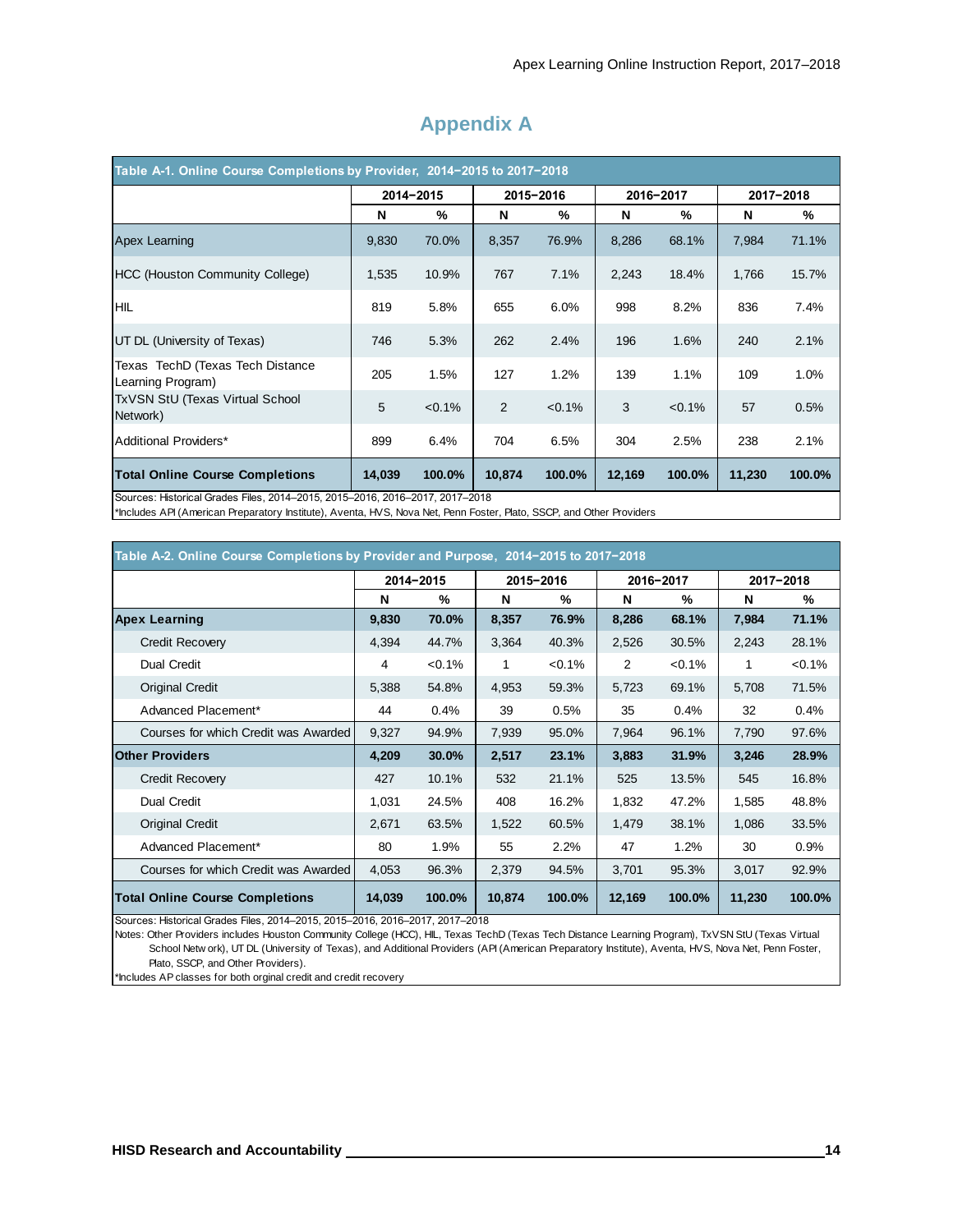| Table A-3. Online Course Completions by Provider and Grade Level, 2014-2015 to 2017-2018 |        |           |        |           |        |           |        |           |  |  |  |  |  |
|------------------------------------------------------------------------------------------|--------|-----------|--------|-----------|--------|-----------|--------|-----------|--|--|--|--|--|
|                                                                                          |        | 2014-2015 |        | 2015-2016 |        | 2016-2017 |        | 2017-2018 |  |  |  |  |  |
|                                                                                          | N      | %         | N      | %         | N      | %         | N      | %         |  |  |  |  |  |
| <b>Apex Learning</b>                                                                     | 9,830  | 100.0%    | 8,357  | 100.0%    | 8,286  | 100.0%    | 7,984  | 71.1%     |  |  |  |  |  |
| 7th/8th                                                                                  | 99     | 1.0%      | 128    | 1.5%      | 178    | 2.1%      | 116    | 1.5%      |  |  |  |  |  |
| 9th                                                                                      | 744    | 7.6%      | 747    | 8.9%      | 434    | 5.2%      | 630    | 7.9%      |  |  |  |  |  |
| 10 <sub>th</sub>                                                                         | 1,342  | 13.7%     | 1,511  | 18.1%     | 1,485  | 17.9%     | 1,052  | 13.2%     |  |  |  |  |  |
| 11th                                                                                     | 2,826  | 28.7%     | 2,209  | 26.4%     | 2,493  | 30.1%     | 2,080  | 26.1%     |  |  |  |  |  |
| 12 <sub>th</sub>                                                                         | 4,819  | 49.0%     | 3,762  | 45.0%     | 3,696  | 44.6%     | 4,106  | 51.4%     |  |  |  |  |  |
| <b>Other Providers</b>                                                                   | 4,209  | 100.0%    | 2,517  | 100.0%    | 3,882  | 100.0%    | 3,246  | 28.9%     |  |  |  |  |  |
| 7th/8th                                                                                  | 194    | 4.6%      | 208    | 8.3%      | 68     | 1.8%      | 39     | 1.2%      |  |  |  |  |  |
| 9th                                                                                      | 621    | 14.8%     | 295    | 11.7%     | 541    | 13.9%     | 406    | 12.5%     |  |  |  |  |  |
| 10 <sub>th</sub>                                                                         | 881    | 20.9%     | 507    | 20.1%     | 932    | 24.0%     | 765    | 23.6%     |  |  |  |  |  |
| 11th                                                                                     | 1,239  | 29.4%     | 682    | 27.1%     | 1,738  | 44.8%     | 1,351  | 41.6%     |  |  |  |  |  |
| 12 <sub>th</sub>                                                                         | 1,274  | 30.3%     | 825    | 32.8%     | 603    | 15.5%     | 685    | 21.1%     |  |  |  |  |  |
| <b>Total Online Course</b><br><b>Completions</b>                                         | 14,039 | 100.0%    | 10,874 | 100.0%    | 12,168 | 100.0%    | 11,230 | 100.0%    |  |  |  |  |  |

Sources: Historical Grades Files, 2014–2015, 2015–2016, 2016–2017, 2017–2018

Completions 14,039 100.0% 10,874 100.0% 12,168 100.0% 11,230 100.0%<br>Sources: Historical Grades Files, 2014–2015, 2015–2016, 2016–2017, 2017–2018<br>Notes: Other Providers includes Houston Community College (HCC), HIL, Texas T Aventa, HVS, Nova Net, Penn Foster, Plato, SSCP, and Other Providers). Notes: Other Providers includes Houston Community College (HCC), HIL, Texas TechD (Texas Tech Distance Learning Program), TxVSN

| Table A-4. Apex Courses Completions by Credit Type and Grade, 2014-2015 to 2017-2018 |       |                                  |                                  |               |                                  |               |               |                                                                               |     |                                  |               |                                  |                                  |            |                                  |               |
|--------------------------------------------------------------------------------------|-------|----------------------------------|----------------------------------|---------------|----------------------------------|---------------|---------------|-------------------------------------------------------------------------------|-----|----------------------------------|---------------|----------------------------------|----------------------------------|------------|----------------------------------|---------------|
|                                                                                      |       | 2014-2015                        |                                  |               |                                  |               | 2015-2016     |                                                                               |     |                                  | 2016-2017     |                                  |                                  |            | 2017-2018                        |               |
|                                                                                      |       |                                  | $N = 9.830^*$                    |               |                                  |               | $N = 8.357^*$ |                                                                               |     |                                  | $N = 8,286^*$ |                                  | $N = 7,984^*$                    |            |                                  |               |
|                                                                                      |       | <b>Credit</b><br><b>Recovery</b> | <b>Original</b><br><b>Credit</b> |               | <b>Credit</b><br><b>Recovery</b> |               |               | <b>Original</b><br><b>Credit</b>                                              |     | <b>Credit</b><br><b>Recovery</b> |               | <b>Original</b><br><b>Credit</b> | <b>Credit</b><br><b>Recovery</b> |            | <b>Original</b><br><b>Credit</b> |               |
|                                                                                      | N     | $\frac{9}{6}$                    | N                                | $\frac{9}{6}$ | N                                | $\frac{9}{6}$ | N             | $\frac{9}{6}$                                                                 | N   | $\frac{9}{6}$                    | N             | $\frac{9}{6}$                    | N                                | $\sqrt{2}$ | Ν                                | $\frac{9}{6}$ |
| 7th/8th                                                                              | 3     | $< 1\%$                          | 96                               | 1.0%          | 16                               | 0.2%          | 112           | 1.3%                                                                          | 2   | 0.0%                             | 176           | 2.1%                             | 5                                | 0.1%       | 111                              | 1.4%          |
| 9th                                                                                  | 305   | 3.1%                             | 439                              | 4.5%          | 279                              | 3.3%          | 465           | 5.6%                                                                          | 120 | 1.4%                             | 312           | 3.8%                             | 147                              | 1.8%       | 479                              | 6.0%          |
| 10 <sub>th</sub>                                                                     | 559   | 5.7%                             | 780                              | 7.9%          | 540                              | 6.5%          | 961           | 11.5%                                                                         | 384 | 4.6%                             | 1.096         | 13.2%                            | 339                              | 4.2%       | 712                              | 8.9%          |
| 11th                                                                                 | 1.277 | 13.0%                            | 1.529                            | 15.6%         | 731                              | 8.7%          | 1.469         | $17.6\%$                                                                      | 718 | 8.7%                             |               | 1.752 21.1%                      | 636                              | 8.0%       | 1,437                            | 18.0%         |
| 12 <sub>th</sub>                                                                     | 2.250 | 22.9%                            | 2.544                            |               |                                  |               |               | 25.9% 1,798 21.5% 1,946 23.3% 1,302 15.7% 2,387 28.8% 1,116 14.0% 2,969 37.2% |     |                                  |               |                                  |                                  |            |                                  |               |
| <b>Total Online Course</b><br><b>Completions</b>                                     |       | 4,394                            |                                  | 5,388         |                                  | 3,364         |               | 4,953                                                                         |     | 2,526                            |               | 5,723                            |                                  | 2.243      |                                  | 5,708         |

Sources: Historical Grades Files, 2014–2015, 2015–2016, 2016–2017, 2017–2018

Notes: Annual percentages may not total 100 because Advanced Placement and Dual Credit courses have been ommited from this table.

\* Across all four years, 2014−2015 through 2017−2018, Advanced Placement and Dual Credit accounted for <1 percent of Apex courses taken annually: 2014–2015 (n=48),

2015–2016 (n=40), 2016–2017 (n=37), 2017–2018 (n=33)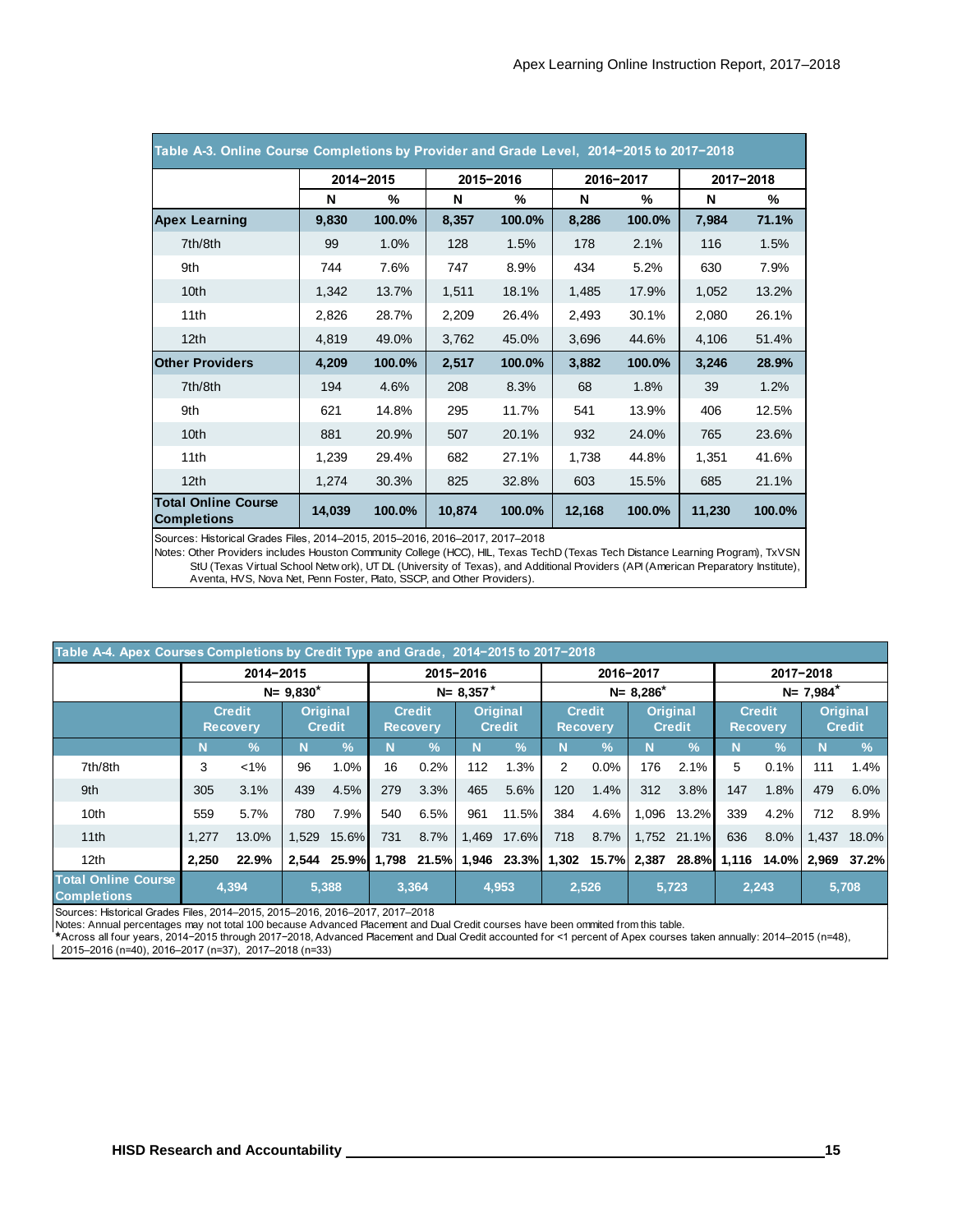|                                                                              |     | Table A-5. Apex Courses Completions by Credit Type and Subject, 12th Grade Only, 2014-2015 to 2017-2018 |                                  |               |     |                 |             |                           |     |                 |             |               |                 |               |               |               |
|------------------------------------------------------------------------------|-----|---------------------------------------------------------------------------------------------------------|----------------------------------|---------------|-----|-----------------|-------------|---------------------------|-----|-----------------|-------------|---------------|-----------------|---------------|---------------|---------------|
|                                                                              |     | 2014-2015                                                                                               |                                  |               |     |                 | 2015-2016   |                           |     |                 | 2016-2017   |               |                 |               | 2017-2018     |               |
|                                                                              |     |                                                                                                         | $N = 4,794$                      |               |     |                 | $N = 3,744$ |                           |     |                 | $N = 3,689$ |               | $N = 4,085$     |               |               |               |
|                                                                              |     | <b>Credit</b>                                                                                           | <b>Original</b><br><b>Credit</b> |               |     | <b>Credit</b>   |             | Original<br><b>Credit</b> |     | <b>Credit</b>   |             | Original      | <b>Credit</b>   |               | Original      |               |
|                                                                              |     | <b>Recovery</b>                                                                                         |                                  |               |     | <b>Recovery</b> |             |                           |     | <b>Recovery</b> |             | <b>Credit</b> | <b>Recovery</b> |               | <b>Credit</b> |               |
|                                                                              | N   | $\frac{9}{6}$                                                                                           | N                                | $\frac{9}{6}$ | N   | $\frac{9}{6}$   | N.          | $\frac{0}{2}$             | N   | $\frac{9}{6}$   | N           | $\frac{9}{6}$ | N               | $\frac{9}{6}$ | N             | $\frac{9}{6}$ |
| <b>Core Subjects</b>                                                         |     |                                                                                                         |                                  |               |     |                 |             |                           |     |                 |             |               |                 |               |               |               |
| English Language Arts (ELA)                                                  | 727 | 32.3%                                                                                                   | 356                              | 14.0%         | 426 | 23.7%           | 268         | 13.8%                     | 314 | 24.1%           | 315         | 13.2%         | 260             | 23.3%         | 238           | 8.0%          |
| <b>Mathematics</b>                                                           | 343 | 15.2%                                                                                                   | 118                              | 4.6%          |     | 268 14.9%       | 76          | 3.9%                      |     | 237 18.2%       | 118         | 4.9%          |                 | 144 12.9%     | 157           | 5.3%          |
| Science                                                                      | 310 | 13.8%                                                                                                   | 157                              | 6.2%          | 241 | 13.4%           | 118         | 6.1%                      | 162 | 12.4%           | 200         | 8.4%          | 145             | 13.0%         | 250           | 8.4%          |
| Social Studies/History                                                       | 623 | 27.7%                                                                                                   | 790                              | 31.1%         | 561 | 31.2%           | 592         | 30.4%                     | 362 | 27.8%           | 775         | 32.5%         |                 | 315 28.2%     | 904           | 30.4%         |
| <b>Non-Core Subjects</b>                                                     |     |                                                                                                         |                                  |               |     |                 |             |                           |     |                 |             |               |                 |               |               |               |
| Languages Other than English                                                 | 198 | 8.8%                                                                                                    | 817                              | 32.1%         | 261 | 14.5%           | 582         | 29.9%                     | 171 | 13.1%           | 605         | 25.3%         | 206             | 18.5%         | 798           | 26.9%         |
| PE/Health                                                                    | 43  | 1.9%                                                                                                    | 260                              | 10.2%         | 36  | 2.0%            | 271         | 13.9%                     | 53  | 4.1%            | 357         | 15.0%         | 40              | 3.6%          | 576           | 19.4%         |
| Other                                                                        | 6   | 0.3%                                                                                                    | 46                               | 1.8%          | 5   | 0.3%            | 39          | 2.0%                      | 3   | 0.2%            | 17          | 0.7%          | 6               | 0.5%          | 46            | 1.5%          |
| <b>Total Online Course Completions</b>                                       |     | 2,250                                                                                                   |                                  | 2,544         |     | 1,798           |             | 1,946                     |     | 1,302           |             | 2,387         |                 | 1,116         |               | 2,969         |
| Sources: Historical Grades Files, 2014–2015, 2015–2016, 2016–2017, 2017–2018 |     |                                                                                                         |                                  |               |     |                 |             |                           |     |                 |             |               |                 |               |               |               |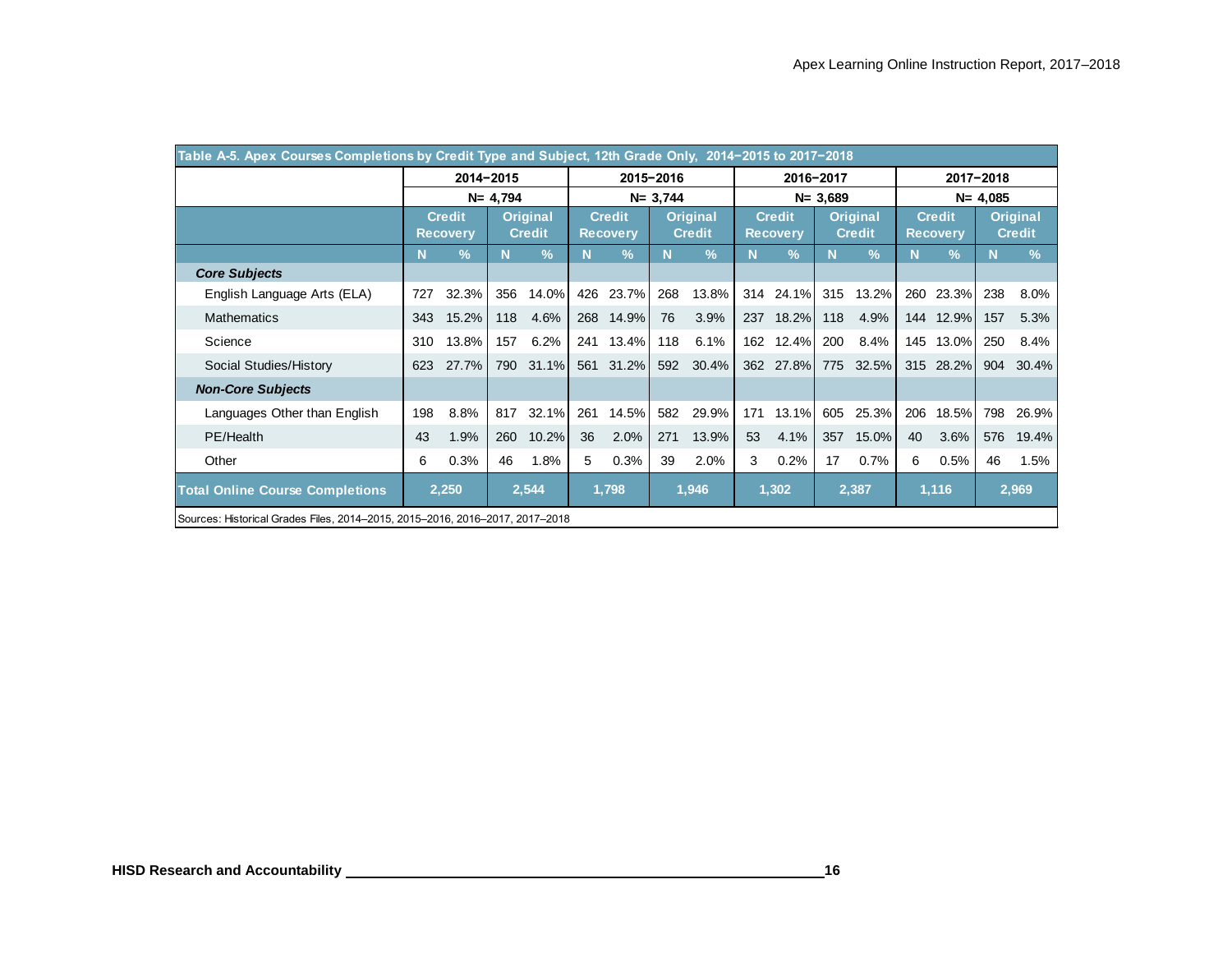|                      |                                                                                                                                                                                                                                                                                                                                                                                      |                 |                 | 2016-2017      |       |                                            |        |                 |                 |             | 2017-2018 |                                      |        |
|----------------------|--------------------------------------------------------------------------------------------------------------------------------------------------------------------------------------------------------------------------------------------------------------------------------------------------------------------------------------------------------------------------------------|-----------------|-----------------|----------------|-------|--------------------------------------------|--------|-----------------|-----------------|-------------|-----------|--------------------------------------|--------|
|                      |                                                                                                                                                                                                                                                                                                                                                                                      | <b>District</b> |                 |                |       | <b>Students enrolled in online courses</b> |        | <b>District</b> |                 |             |           | Students enrolled in online courses* |        |
|                      |                                                                                                                                                                                                                                                                                                                                                                                      |                 | <b>District</b> | Apex           |       |                                            | Other* |                 | <b>District</b> | Apex        |           |                                      | Other* |
|                      |                                                                                                                                                                                                                                                                                                                                                                                      | N               | $\%$            | $\mathsf{n}$   | $\%$  | $\mathbf n$                                | $\%$   | ${\sf N}$       | $\%$            | $\mathsf n$ | $\%$      | $\mathsf{n}$                         | $\%$   |
| Grade                | 7th                                                                                                                                                                                                                                                                                                                                                                                  | 13,543          | 16.7            | 0              | 0.0   | $\mathbf{1}$                               | < 0.1  | 13,930          | 17.1            | $\mathbf 0$ | 0.0       | $\mathbf{1}$                         | < 0.1  |
|                      | 8th                                                                                                                                                                                                                                                                                                                                                                                  | 13,581          | 16.8            | 162            | 3.6   | 55                                         | 2.6    | 13,370          | 16.5            | 108         | 2.5       | 37                                   | 1.9    |
|                      | 9th                                                                                                                                                                                                                                                                                                                                                                                  | 16,679          | 20.6            | 289            | 6.4   | 367                                        | 17.6   | 16,512          | 20.3            | 356         | 8.3       | 336                                  | 17.6   |
|                      | 10th                                                                                                                                                                                                                                                                                                                                                                                 | 13,641          | 16.8            | 723            | 16.0  | 556                                        | 26.7   | 13,630          | 16.8            | 608         | 14.2      | 505                                  | 26.5   |
|                      | 11th                                                                                                                                                                                                                                                                                                                                                                                 | 12,430          | 15.4            | 1,346          | 29.8  | 747                                        | 35.9   | 12,220          | 15.0            | 1,019       | 23.8      | 652                                  | 34.2   |
|                      | 12th                                                                                                                                                                                                                                                                                                                                                                                 | 11,090          | 13.7            | 1,991          | 44.1  | 356                                        | 17.1   | 11,584          | 14.3            | 2,186       | 51.1      | 373                                  | 19.6   |
| Ethnicity            | Black/African American                                                                                                                                                                                                                                                                                                                                                               | 19,551          | 24.1            | 1,241          | 27.5  | 412                                        | 19.8   | 19,561          | 24.1            | 1,021       | 23.9      | 428                                  | 22.5   |
|                      | American Indian                                                                                                                                                                                                                                                                                                                                                                      | 191             | 0.2             | 12             | 0.3   | 6                                          | 0.3    | 166             | 0.2             | 10          | 0.2       | 3                                    | 0.2    |
|                      | Asian/Pacific Islander                                                                                                                                                                                                                                                                                                                                                               | 3,202           | 4.0             | 180            | 4.0   | 132                                        | 6.3    | 3,198           | 3.9             | 158         | 3.7       | 116                                  | 6.1    |
|                      | Hispanic/Latino                                                                                                                                                                                                                                                                                                                                                                      | 49,123          | 60.7            | 2,691          | 59.6  | 1,310                                      | 62.9   | 49,603          | 61.1            | 2,675       | 62.5      | 1,137                                | 59.7   |
|                      | White                                                                                                                                                                                                                                                                                                                                                                                | 8,128           | 10.0            | 337            | 7.5   | 184                                        | 8.8    | 7,856           | 9.7             | 367         | 8.6       | 198                                  | 10.4   |
|                      | Two or More                                                                                                                                                                                                                                                                                                                                                                          | 769             | 0.9             | 44             | 1.0   | 24                                         | 1.2    | 862             | 1.1             | 37          | 0.9       | 18                                   | 0.9    |
|                      | Unknown                                                                                                                                                                                                                                                                                                                                                                              | $\pmb{0}$       | 0.0             | $\overline{7}$ | 0.2   | 14                                         | 0.7    | $\pmb{0}$       | 0.0             | 9           | 0.2       | 4                                    | 0.2    |
| Gender               | Female                                                                                                                                                                                                                                                                                                                                                                               | 40,338          | 49.8            | 2,214          | 49.1  | 1,149                                      | 55.2   | 40,535          | 49.9            | 2,144       | 50.1      | 1,089                                | 57.2   |
|                      | Male                                                                                                                                                                                                                                                                                                                                                                                 | 40,626          | 50.2            | 2,291          | 50.8  | 919                                        | 44.1   | 40,711          | 50.1            | 2,124       | 49.7      | 811                                  | 42.6   |
|                      | Unknown                                                                                                                                                                                                                                                                                                                                                                              | $\mathbf 0$     | 0.0             | $\overline{7}$ | 0.2   | 14                                         | 0.7    | $\mathbf{0}$    | 0.0             | 9           | 0.2       | $\overline{4}$                       | 0.2    |
| Gifted/Talented      | No                                                                                                                                                                                                                                                                                                                                                                                   | 68,060          | 84.1            | 3,854          | 85.4  | 1,539                                      | 73.9   | 66,699          | 82.1            | 3,659       | 85.6      | 1,430                                | 75.1   |
|                      | Yes                                                                                                                                                                                                                                                                                                                                                                                  | 12,904          | 15.9            | 651            | 14.4  | 529                                        | 25.4   | 14,547          | 17.9            | 609         | 14.2      | 470                                  | 24.7   |
|                      | Unknown                                                                                                                                                                                                                                                                                                                                                                              | 0               | 0.0             | $\overline{7}$ | 0.2   | 14                                         | 0.7    | 0               | 0.0             | 9           | 0.2       | $\overline{4}$                       | 0.2    |
| At-Risk              | <b>No</b>                                                                                                                                                                                                                                                                                                                                                                            | 25,853          | 31.9            | 1,498          | 33.2  | 1,118                                      | 53.7   | 24,954          | 30.7            | 947         | 22.1      | 765                                  | 40.2   |
|                      | Yes                                                                                                                                                                                                                                                                                                                                                                                  | 55,111          | 68.1            | 3,007          | 66.6  | 950                                        | 45.6   | 56,292          | 69.3            | 3,321       | 77.6      | 1,135                                | 59.6   |
|                      | Unknown                                                                                                                                                                                                                                                                                                                                                                              | $\mathbf 0$     | 0.0             | $\overline{7}$ | 0.2   | 14                                         | 0.7    | $\mathbf{0}$    | 0.0             | 9           | 0.2       | $\overline{4}$                       | 0.2    |
| Special Education No |                                                                                                                                                                                                                                                                                                                                                                                      | 74,021          | 91.4            | 4,332          | 96.0  | 1,987                                      | 95.4   | 74,235          | 91.4            | 4,048       | 94.6      | 1,843                                | 96.8   |
|                      | Yes                                                                                                                                                                                                                                                                                                                                                                                  | 6,943           | 8.6             | 173            | 3.8   | 81                                         | 3.9    | 7,011           | 8.6             | 220         | 5.1       | 57                                   | 3.0    |
|                      | Unknown                                                                                                                                                                                                                                                                                                                                                                              | 0               | 0.0             | $\overline{7}$ | 0.2   | 14                                         | 0.7    | $\mathbf 0$     | 0.0             | 9           | 0.2       | $\overline{4}$                       | 0.2    |
| Economically         | No                                                                                                                                                                                                                                                                                                                                                                                   | 22,738          | 28.1            | 1,238          | 27.4  | 596                                        | 28.6   | 24,464          | 30.1            | 1,053       | 24.6      | 508                                  | 26.7   |
| Disadvantaged        | Yes                                                                                                                                                                                                                                                                                                                                                                                  | 58,226          | 71.9            | 3,267          | 72.4  | 1,472                                      | 70.7   | 56,782          | 69.9            | 3,215       | 75.2      | 1,392                                | 73.1   |
|                      | Unknown                                                                                                                                                                                                                                                                                                                                                                              | $\mathbf 0$     | 0.0             | $\overline{7}$ | 0.2   | 14                                         | 0.7    | $\mathbf 0$     | 0.0             | 9           | 0.2       | $\overline{4}$                       | 0.2    |
| English Learner      | <b>No</b>                                                                                                                                                                                                                                                                                                                                                                            | 62,867          | 77.6            | 3,933          | 87.2  | 1,778                                      | 85.4   | 62,944          | 77.5            | 3,565       | 83.4      | 1,706                                | 89.6   |
|                      | Yes                                                                                                                                                                                                                                                                                                                                                                                  | 18,097          | 22.4            | 572            | 12.7  | 290                                        | 13.9   | 18,302          | 22.5            | 703         | 16.4      | 194                                  | 10.2   |
|                      | Unknown                                                                                                                                                                                                                                                                                                                                                                              | 0               | 0.0             | $\overline{7}$ | 0.2   | 14                                         | 0.7    | $\pmb{0}$       | 0.0             | 9           | 0.2       | 4                                    | 0.2    |
|                      |                                                                                                                                                                                                                                                                                                                                                                                      | 80,964          | 100.0           | 4,512          | 100.0 | 2,082                                      | 100.0  | 81,246          | 100.0           | 4,277       | 100.0     | 1,904                                | 100.0  |
|                      | Sources: PEIMS Snapshot, 2016-2017, 2017-2018; Historical Grades Files, 2016-2017, 2017-2018; Chancery Student Demographics, May 2017, May 2018<br>Note: A student w ho took online courses through both Apex Learning and Other Providers is counted twice.<br>*Includes API (American Preparatory Institute), Aventa, HVS, Nova Net, Penn Foster, Plato, SSCP, and Other Providers |                 |                 |                |       |                                            |        |                 |                 |             |           |                                      |        |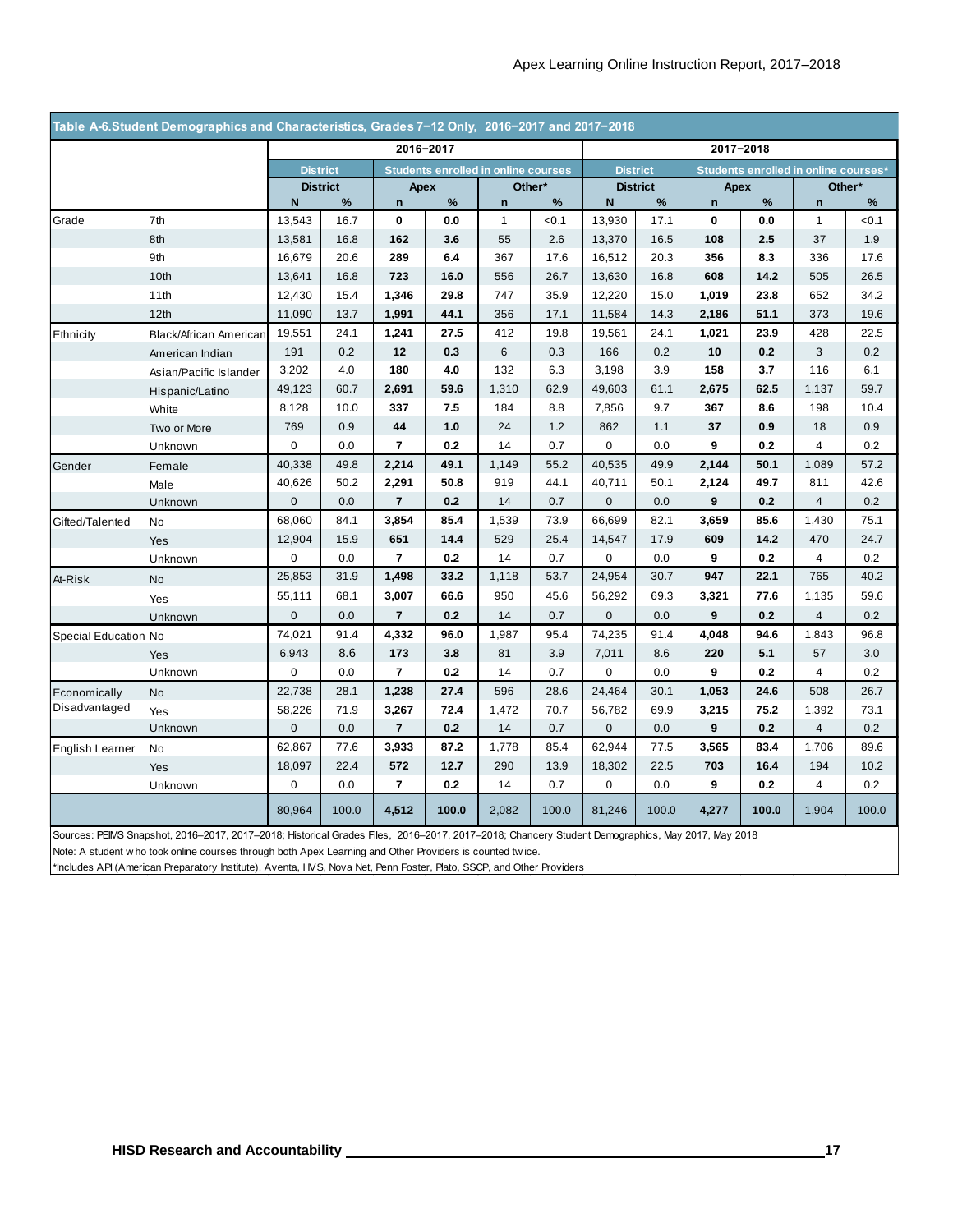|                                               | Table A-7. Graduate Counts by Demographic Characteristics, 2016-2017 and 2017-2018                                                                                                                                                                                                                                                                                                                                                                                                                                                                                                 |                      |       |                                                                     |       |                                                              |                      |                              |                                                        |              |                                                                                       |              |                      |                            |                                       |       |                                                                                      |                              |                                                        |                |                                                                                       |
|-----------------------------------------------|------------------------------------------------------------------------------------------------------------------------------------------------------------------------------------------------------------------------------------------------------------------------------------------------------------------------------------------------------------------------------------------------------------------------------------------------------------------------------------------------------------------------------------------------------------------------------------|----------------------|-------|---------------------------------------------------------------------|-------|--------------------------------------------------------------|----------------------|------------------------------|--------------------------------------------------------|--------------|---------------------------------------------------------------------------------------|--------------|----------------------|----------------------------|---------------------------------------|-------|--------------------------------------------------------------------------------------|------------------------------|--------------------------------------------------------|----------------|---------------------------------------------------------------------------------------|
|                                               |                                                                                                                                                                                                                                                                                                                                                                                                                                                                                                                                                                                    |                      |       |                                                                     |       | 2016-2017                                                    |                      |                              |                                                        |              |                                                                                       | 2017-2018    |                      |                            |                                       |       |                                                                                      |                              |                                                        |                |                                                                                       |
|                                               |                                                                                                                                                                                                                                                                                                                                                                                                                                                                                                                                                                                    | <b>All Graduates</b> |       | <b>Graduates Who</b><br>Never Took an<br>Online Course <sup>1</sup> |       | <b>Completed at</b><br><b>Least One Online</b><br>Course $2$ | <b>Graduates Who</b> | Learning Course <sup>3</sup> | <b>Graduates Who</b><br>Completed at<br>Least One Apex |              | <b>Graduates Who</b><br>Completed at<br>Least One Other<br>Online Course <sup>4</sup> |              | <b>All Graduates</b> | Online Course <sup>1</sup> | <b>Graduates Who</b><br>Never Took an |       | <b>Graduates Who</b><br><b>Completed at</b><br><b>Least One Online</b><br>Course $2$ | Learning Course <sup>3</sup> | <b>Graduates Who</b><br>Completed at<br>Least One Apex |                | <b>Graduates Who</b><br>Completed at<br>Least One Other<br>Online Course <sup>4</sup> |
|                                               |                                                                                                                                                                                                                                                                                                                                                                                                                                                                                                                                                                                    | $\mathsf{N}$         | %     | $\mathbf n$                                                         | %     | $\mathbf n$                                                  | %                    | n                            | %                                                      | n            | %                                                                                     | $\mathsf{N}$ | %                    | $\mathbf n$                | %                                     |       |                                                                                      | n                            | %                                                      | n              | %                                                                                     |
| Ethnicity                                     | Black/African American                                                                                                                                                                                                                                                                                                                                                                                                                                                                                                                                                             | 2,628                | 24.8  | 1,663                                                               | 25.6  | 965                                                          | 23.5                 | 823                          | 25.1                                                   | 142          | 17.1                                                                                  | 2,668        | 24.1                 | 1,639                      | 23.4                                  | 1,029 | 25.4                                                                                 | 850                          | 25.9                                                   | 179            | 23.1                                                                                  |
|                                               | American Indian                                                                                                                                                                                                                                                                                                                                                                                                                                                                                                                                                                    | 21                   | 0.2   | 14                                                                  | 0.2   | $\overline{7}$                                               | 0.2                  | 6                            | 0.2                                                    | $\mathbf{1}$ | 0.1                                                                                   | 22           | 0.2                  | 12                         | 0.2                                   | 10    | 0.2                                                                                  | 8                            | 0.2                                                    | $\overline{2}$ | 0.3                                                                                   |
|                                               | Asian/Pacific Islander                                                                                                                                                                                                                                                                                                                                                                                                                                                                                                                                                             | 458                  | 4.3   | 284                                                                 | 4.4   | 174                                                          | 4.2                  | 110                          | 3.4                                                    | 64           | 7.7                                                                                   | 513          | 4.6                  | 342                        | 4.9                                   | 171   | 4.2                                                                                  | 111                          | 3.4                                                    | 60             | 7.7                                                                                   |
|                                               | Hispanic/Latino                                                                                                                                                                                                                                                                                                                                                                                                                                                                                                                                                                    | 6,307                | 59.4  | 3,725                                                               | 57.3  | 2,582                                                        | 62.9                 | 2,046                        | 62.4                                                   | 536          | 64.7                                                                                  | 6,628        | 59.9                 | 4,159                      | 59.3                                  | 2,469 | 60.9                                                                                 | 2,021                        | 61.7                                                   | 448            | 57.8                                                                                  |
|                                               | White                                                                                                                                                                                                                                                                                                                                                                                                                                                                                                                                                                              | 1,104                | 10.4  | 761                                                                 | 11.7  | 343                                                          | 8.4                  | 267                          | 8.1                                                    | 76           | 9.2                                                                                   | 1,123        | 10.2                 | 782                        | 11.2                                  | 341   | 8.4                                                                                  | 262                          | 8.0                                                    | 79             | 1.2                                                                                   |
|                                               | Two or More                                                                                                                                                                                                                                                                                                                                                                                                                                                                                                                                                                        | 95                   | 0.9   | 60                                                                  | 0.9   | 35                                                           | 0.9                  | 25                           | 0.8                                                    | 10           | 1.2                                                                                   | 110          | 1.0                  | 79                         | 1.1                                   | 31    | 0.8                                                                                  | 24                           | 0.7                                                    | $\overline{7}$ | 0.9                                                                                   |
| Gender                                        | Female                                                                                                                                                                                                                                                                                                                                                                                                                                                                                                                                                                             | 5,528                | 52.1  | 3,426                                                               | 52.7  | 2,102                                                        | 51.2                 | 1,644                        | 50.2                                                   | 458          | 55.3                                                                                  | 5,729        | 51.8                 | 3,596                      | 51.3                                  | 2,133 | 52.7                                                                                 | 1,658                        | 50.6                                                   | 475            | 61.3                                                                                  |
|                                               | Male                                                                                                                                                                                                                                                                                                                                                                                                                                                                                                                                                                               | 5,085                | 47.9  | 3,081                                                               | 47.4  | 2,004                                                        | 48.8                 | 1,633                        | 49.8                                                   | 371          | 44.8                                                                                  | 5,335        | 48.2                 | 3,417                      | 48.7                                  | 1,918 | 47.3                                                                                 | 1,618                        | 49.4                                                   | 300            | 38.7                                                                                  |
| Gifted/Talented                               | No                                                                                                                                                                                                                                                                                                                                                                                                                                                                                                                                                                                 | 8,698                | 82.0  | 5,396                                                               | 82.9  | 3,302                                                        | 80.4                 | 2,755                        | 84.1                                                   | 547          | 66.0                                                                                  | 9,279        | 83.9                 | 5,883                      | 83.9                                  | 3,396 | 83.8                                                                                 | 2,836                        | 86.6                                                   | 560            | 72.3                                                                                  |
|                                               | Yes                                                                                                                                                                                                                                                                                                                                                                                                                                                                                                                                                                                | 1,915                | 18.0  | 1,111                                                               | 17.1  | 804                                                          | 19.6                 | 522                          | 15.9                                                   | 282          | 34.0                                                                                  | 1,785        | 16.1                 | 1,130                      | 16.1                                  | 655   | 16.2                                                                                 | 440                          | 13.4                                                   | 215            | 27.7                                                                                  |
| Special Education No                          |                                                                                                                                                                                                                                                                                                                                                                                                                                                                                                                                                                                    | 9,825                | 92.6  | 5,889                                                               | 90.5  | 3,936                                                        | 95.9                 | 3,148                        | 96.1                                                   | 788          | 95.1                                                                                  | 10,267       | 92.8                 | 6,413                      | 91.4                                  | 3,854 | 95.1                                                                                 | 3,119                        | 95.2                                                   | 735            | 94.8                                                                                  |
|                                               | Yes                                                                                                                                                                                                                                                                                                                                                                                                                                                                                                                                                                                | 788                  | $7.4$ | 618                                                                 | 9.5   | 170                                                          | 4.1                  | 129                          | 3.9                                                    | 41           | 5.0                                                                                   | 797          | 7.2                  | 600                        | 8.6                                   | 197   | 4.9                                                                                  | 157                          | 4.8                                                    | 40             | 5.2                                                                                   |
| English Learner                               | No                                                                                                                                                                                                                                                                                                                                                                                                                                                                                                                                                                                 | 8,823                | 83.1  | 5,461                                                               | 83.9  | 3,362                                                        | 81.9                 | 2,679                        | 81.8                                                   | 683          | 82.4                                                                                  | 8,629        | 78.0                 | 5,535                      | 78.9                                  | 3,094 | 76.4                                                                                 | 2,496                        | 76.2                                                   | 598            | 77.2                                                                                  |
|                                               | Yes                                                                                                                                                                                                                                                                                                                                                                                                                                                                                                                                                                                | 1,790                | 16.9  | 1,046                                                               | 16.1  | 744                                                          | 18.1                 | 598                          | 18.2                                                   | 146          | 17.6                                                                                  | 2,435        | 22.0                 | 1,478                      | 21.1                                  | 957   | 23.6                                                                                 | 780                          | 23.8                                                   | 177            | 22.8                                                                                  |
|                                               |                                                                                                                                                                                                                                                                                                                                                                                                                                                                                                                                                                                    | 10,613               | 100.0 | 6,507                                                               | 100.0 | 4,106                                                        | 100.0                | 3,277                        | 100.0                                                  | 829          | 100.0                                                                                 | 11,064       | 100.0                | 7,013                      | 100.0                                 | 4,051 | 100.0                                                                                | 3,276                        | 100.0                                                  | 775            | 100.0                                                                                 |
|                                               | Sources: Historical Grades Files, 2016-2017, 2017-2018; Chancery Student Demographics, May 2017, May 2018; 2017, 2018 Chancery Graduates File<br>N refers to students w ho never took an online course of any type during high school.<br>N refers to students w ho took at least one online course of any type during high school. Includes Apex Learning, API (American Preparatory Institute), Aventa, HVS, Nova Net, Penn Foster, Plato, SSCP, and Other Providers<br><sup>3</sup> N refers to students w ho took at least one Apex Learning online course during high school. |                      |       |                                                                     |       |                                                              |                      |                              |                                                        |              |                                                                                       |              |                      |                            |                                       |       |                                                                                      |                              |                                                        |                |                                                                                       |
|                                               | <sup>4</sup> N refers to students w ho took at least one online course during high school other than Apex Learning. Includes API (American Preparatory Institute), Aventa, HVS, Nova Net, Penn Foster, Plato, SSCP, and Other Providers                                                                                                                                                                                                                                                                                                                                            |                      |       |                                                                     |       |                                                              |                      |                              |                                                        |              |                                                                                       |              |                      |                            |                                       |       |                                                                                      |                              |                                                        |                |                                                                                       |
| <b>HISD Research and Accountability</b><br>18 |                                                                                                                                                                                                                                                                                                                                                                                                                                                                                                                                                                                    |                      |       |                                                                     |       |                                                              |                      |                              |                                                        |              |                                                                                       |              |                      |                            |                                       |       |                                                                                      |                              |                                                        |                |                                                                                       |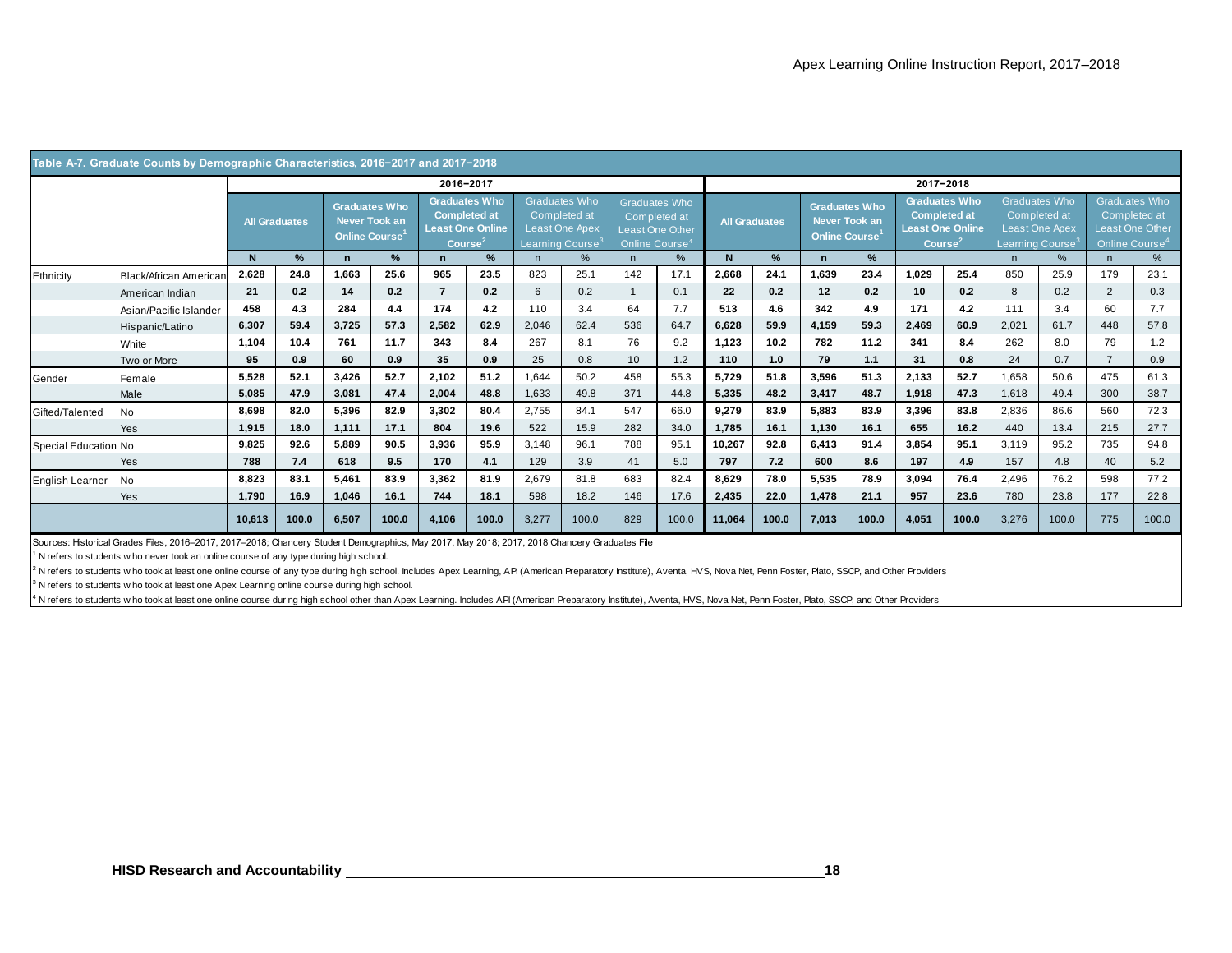| Table A-8: Number of Apex Learning Courses by School and Provider, 2016-2017 and 2017-2018 |             |              |                      |                   |                                         |              |                |                |
|--------------------------------------------------------------------------------------------|-------------|--------------|----------------------|-------------------|-----------------------------------------|--------------|----------------|----------------|
|                                                                                            |             |              | <b>Apex Learning</b> | <b>Difference</b> |                                         | Other**      |                | <b>Total</b>   |
|                                                                                            |             |              | 2016-2017 2017-2018  | <b>Y2-Y1</b>      | 2016-2017 2017-2018 2016-2017 2017-2018 |              |                |                |
| Beechnut Academy                                                                           | <b>COMB</b> | 0            | 0                    | $\Omega$          | 1                                       | $\Omega$     |                | 0              |
| <b>Garden Oaks</b>                                                                         | <b>COMB</b> | $\mathbf{0}$ | $\overline{0}$       | $\mathbf{0}$      | $\mathbf{0}$                            | 1            | 0              | $\mathbf{1}$   |
| <b>Harper Alternative</b>                                                                  | <b>COMB</b> | 0            | $\Omega$             | $\Omega$          | 24                                      | 5            | 24             | 5              |
| Leland Young Men's College Prep Academy                                                    | <b>COMB</b> | 135          | 30                   | $-105$            | $\Omega$                                | $\Omega$     | 135            | 30             |
| Long Academy                                                                               | <b>COMB</b> | 145          | 78                   | $-67$             | 1                                       | 75           | 146            | 153            |
| Rice School PK-8                                                                           | <b>COMB</b> | $\Omega$     | $\mathbf{1}$         |                   | $\mathbf 0$                             | $\mathbf 0$  | $\Omega$       | $\mathbf 1$    |
| Rogers, T.H.                                                                               | <b>COMB</b> | $\Omega$     | 8                    | 8                 | 14                                      |              | 14             | 9              |
| Secondary DAEP                                                                             | <b>COMB</b> | $\Omega$     | 1                    |                   | $\Omega$                                | 99           | $\Omega$       | 100            |
| Sharpstown International School                                                            | COMB        | 70           | $\overline{2}$       | $-68$             | 63                                      | 172          | 133            | 174            |
| Texas Connections Academy at Houston                                                       | <b>COMB</b> | $\Omega$     | $\overline{0}$       | $\Omega$          | 2                                       | 166          | $\overline{2}$ | 166            |
| Young Women's College Prep Academy                                                         | <b>COMB</b> | 43           | 21                   | $-22$             | 86                                      | 17           | 129            | 38             |
|                                                                                            |             | 393          | 141                  | $-252$            | 191                                     | 536          | 584            | 677            |
| <b>Baylor College MS</b>                                                                   | <b>MS</b>   | $\Omega$     | $\Omega$             | $\Omega$          | 1                                       | $\Omega$     |                | $\Omega$       |
| <b>Burbank MS</b>                                                                          | <b>MS</b>   | 0            | $\overline{0}$       | 0                 | $\mathbf{1}$                            | $\mathbf 0$  | 1              | $\overline{0}$ |
| Chrysalis HS                                                                               | <b>MS</b>   | 0            | 9                    | 9                 | $\mathbf 0$                             | 0            | 0              | 9              |
| Deady MS                                                                                   | <b>MS</b>   | $\Omega$     | $\Omega$             | $\Omega$          | $\overline{2}$                          | 0            | 2              | $\Omega$       |
| <b>Edison MS</b>                                                                           | <b>MS</b>   | $\Omega$     | $\Omega$             | $\Omega$          | 1                                       | 0            | 1              | $\mathbf 0$    |
| <b>High School Ahead Academy</b>                                                           | <b>MS</b>   | 45           | $\overline{0}$       | $-45$             | $\overline{0}$                          | 0            | 45             | $\Omega$       |
| Lanier MS                                                                                  | <b>MS</b>   | 0            | 4                    | 4                 | 11                                      |              | 11             | 5              |
| Meyerland MS                                                                               | <b>MS</b>   | 0            | 9                    | 9                 | 5                                       | 0            | 5              | 9              |
| Pershing MS                                                                                | <b>MS</b>   | 0            | 5                    | 5                 | 4                                       | $\Omega$     | 4              | 5              |
| Pin Oak MS                                                                                 | <b>MS</b>   | $\mathbf{1}$ | 26                   | 25                | 15                                      | $\mathbf{1}$ | 16             | 27             |
| Revere MS                                                                                  | <b>MS</b>   | 35           | 10                   | $-25$             | $\Omega$                                | 0            | 35             | 10             |
| <b>Tanglewood MS</b>                                                                       | <b>MS</b>   | 0            | $\mathbf{1}$         | 1                 | $\mathbf 0$                             | $\Omega$     | $\mathbf{0}$   | $\mathbf{1}$   |
| <b>Williams MS</b>                                                                         | <b>MS</b>   | 0            | $\mathbf 0$          | 0                 | $\mathbf 0$                             | 1            | 0              | 1              |
|                                                                                            |             | 81           | 64                   | $-17$             | 40                                      | 3            | 121            | 67             |
| Source: Historical Grades Files, 2016-2017, 2017-2018                                      |             |              |                      |                   |                                         |              |                |                |

\* In 2016−2017, Advanced Virtual Academy w as catagorized as an independent campus w ith 319 Apex courses taken by students.

\*\* Includes API (American Preparatory Institute), Aventa, HVS, Nova Net, Penn Foster, Plato, SSCP, and Other Providers